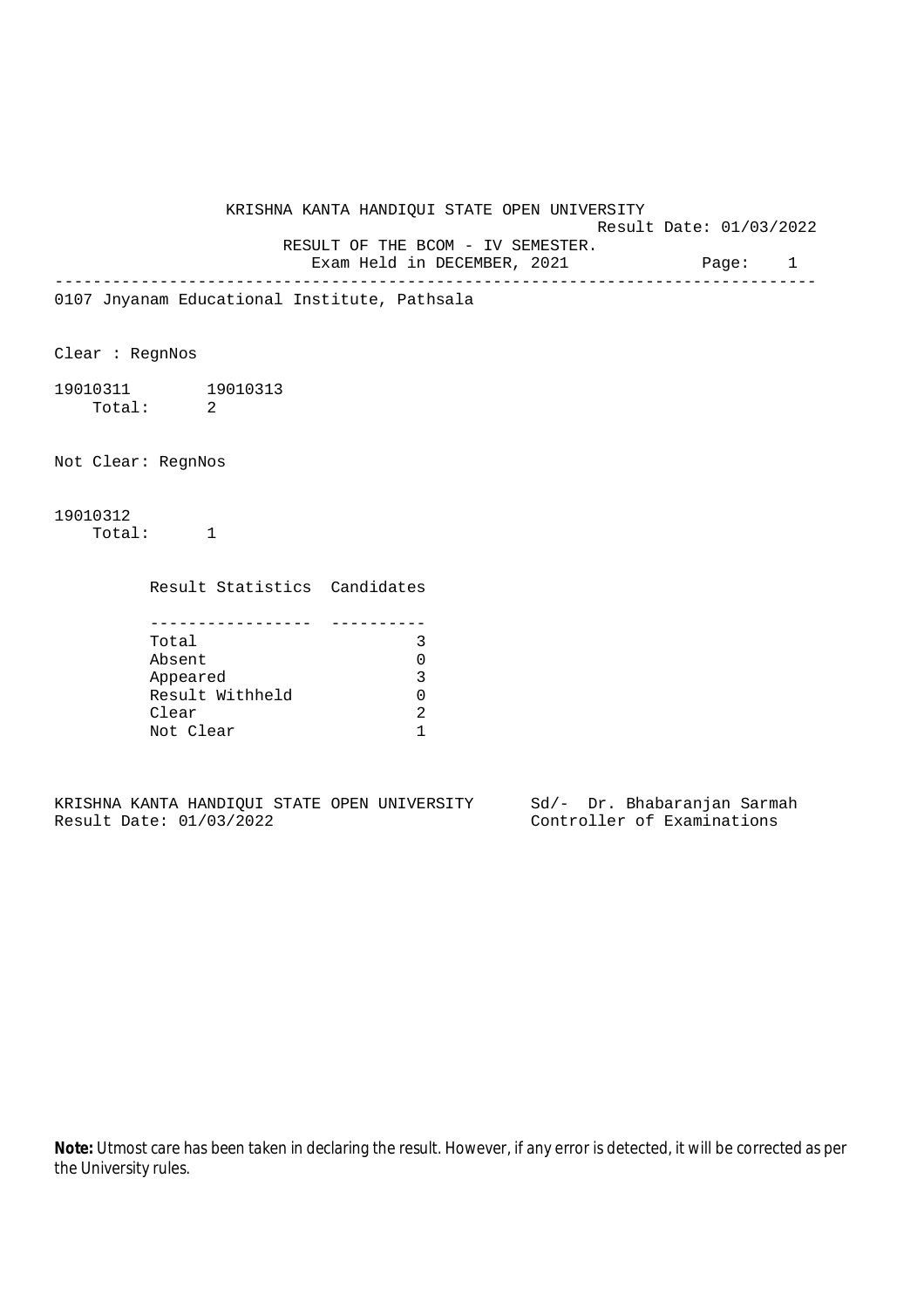Result Date: 01/03/2022

RESULT OF THE BCOM - IV SEMESTER.

Exam Held in DECEMBER, 2021 Page: 2 --------------------------------------------------------------------------------

0119 Bhawanipur Anchalik College

Clear : RegnNos

19010315

Total: 1

Result Statistics Candidates

| Total           |  |
|-----------------|--|
| Absent          |  |
| Appeared        |  |
| Result Withheld |  |
| Clear           |  |
| Not Clear       |  |

KRISHNA KANTA HANDIQUI STATE OPEN UNIVERSITY Sd/- Dr. Bhabaranjan Sarmah Result Date: 01/03/2022 Controller of Examinations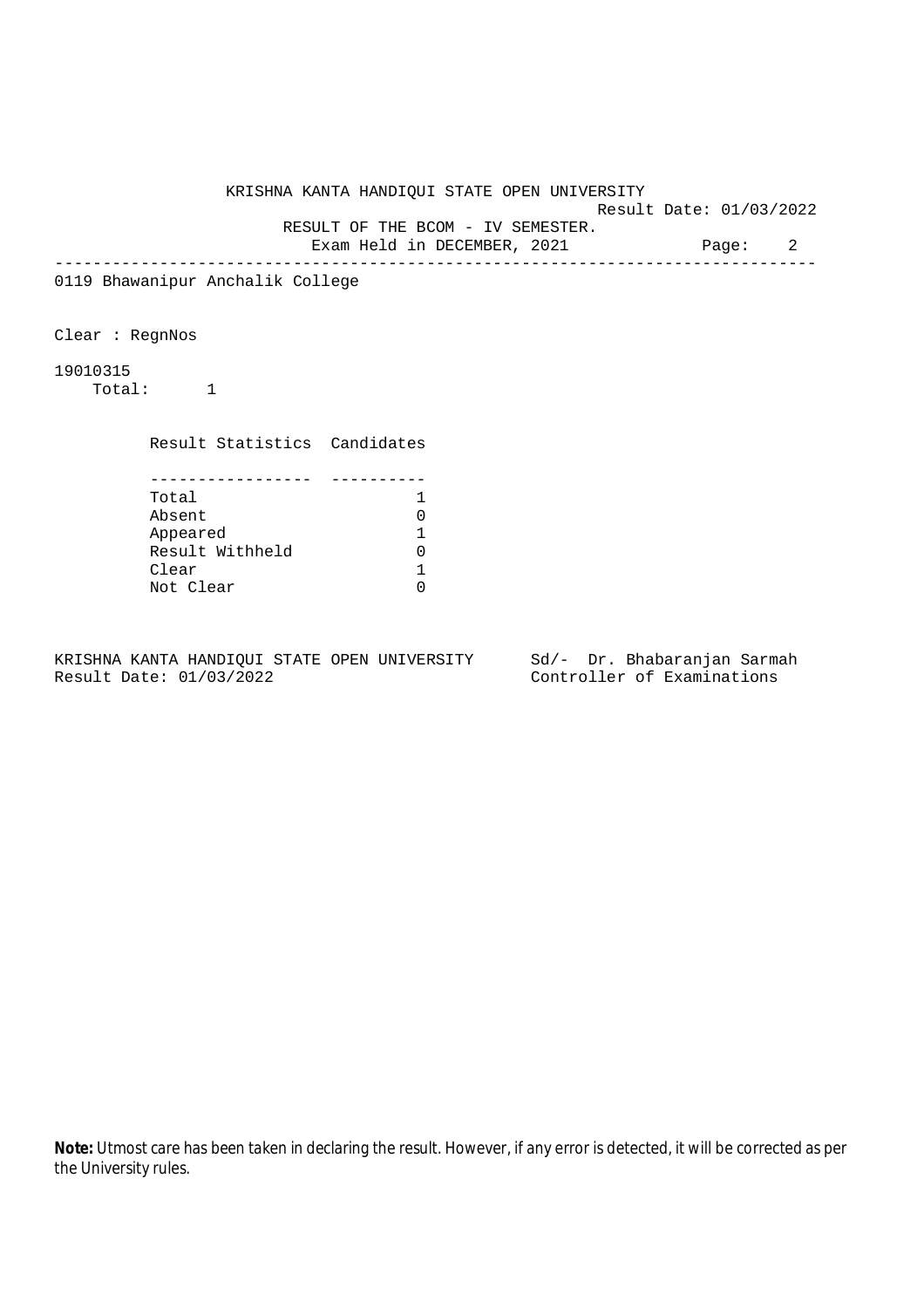Result Date: 01/03/2022

RESULT OF THE BCOM - IV SEMESTER.

Exam Held in DECEMBER, 2021 Page: 3 --------------------------------------------------------------------------------

0301 Birjhora Mahavidyalaya

Not Clear : RegnNos

18008316

Total: 1

Result Statistics Candidates

| Total           |  |
|-----------------|--|
| Absent          |  |
| Appeared        |  |
| Result Withheld |  |
| Clear           |  |
| Not Clear       |  |

KRISHNA KANTA HANDIQUI STATE OPEN UNIVERSITY Sd/- Dr. Bhabaranjan Sarmah Result Date: 01/03/2022 Controller of Examinations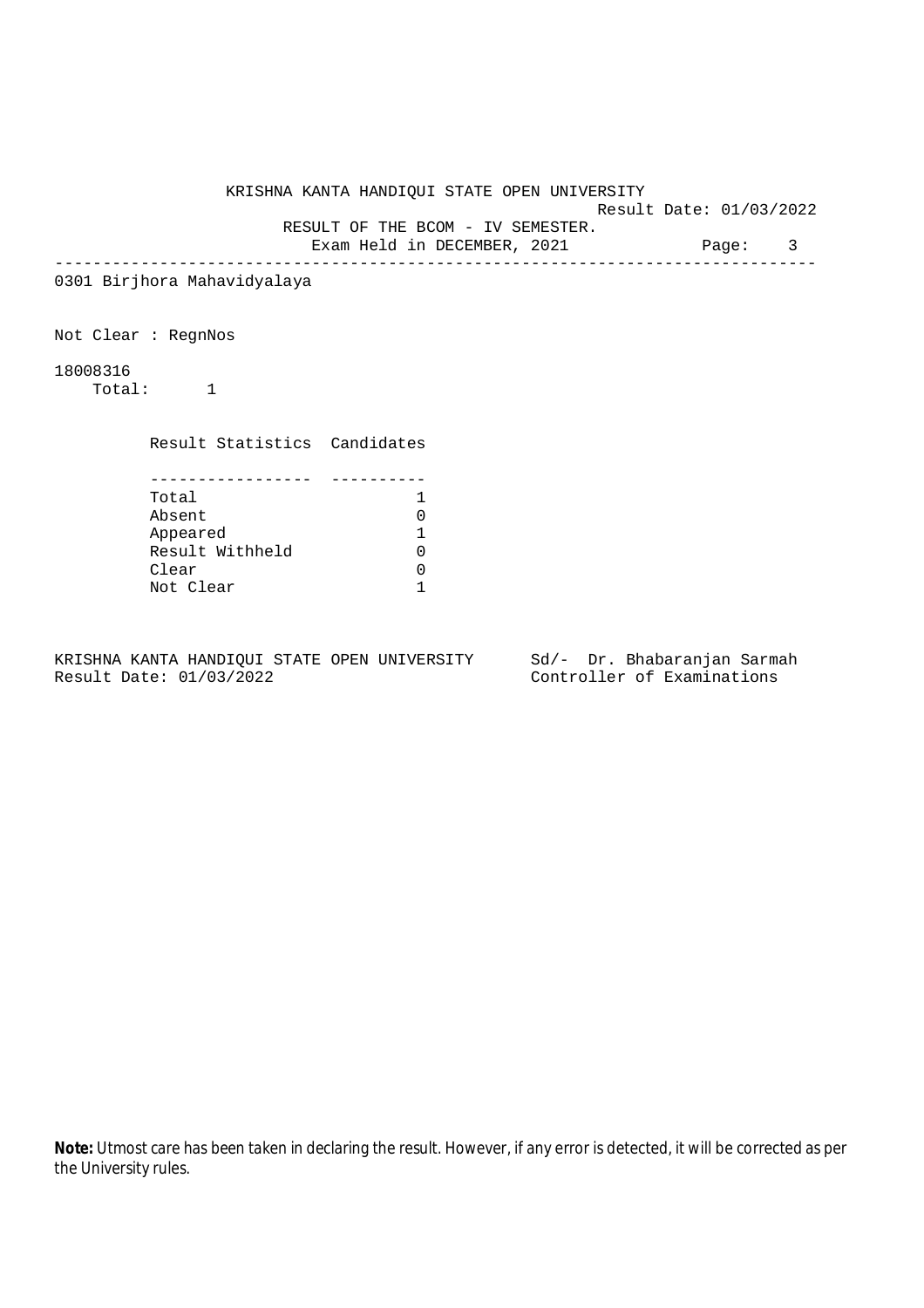Result Date: 01/03/2022 RESULT OF THE BCOM - IV SEMESTER.

Exam Held in DECEMBER, 2021 Page: 4

--------------------------------------------------------------------------------

0401 Cachar College

Clear : RegnNos

17021403

Total: 1

Result Statistics Candidates

| Total           |  |
|-----------------|--|
| Absent          |  |
| Appeared        |  |
| Result Withheld |  |
| Clear           |  |
| Not Clear       |  |

KRISHNA KANTA HANDIQUI STATE OPEN UNIVERSITY Sd/- Dr. Bhabaranjan Sarmah Result Date: 01/03/2022 Controller of Examinations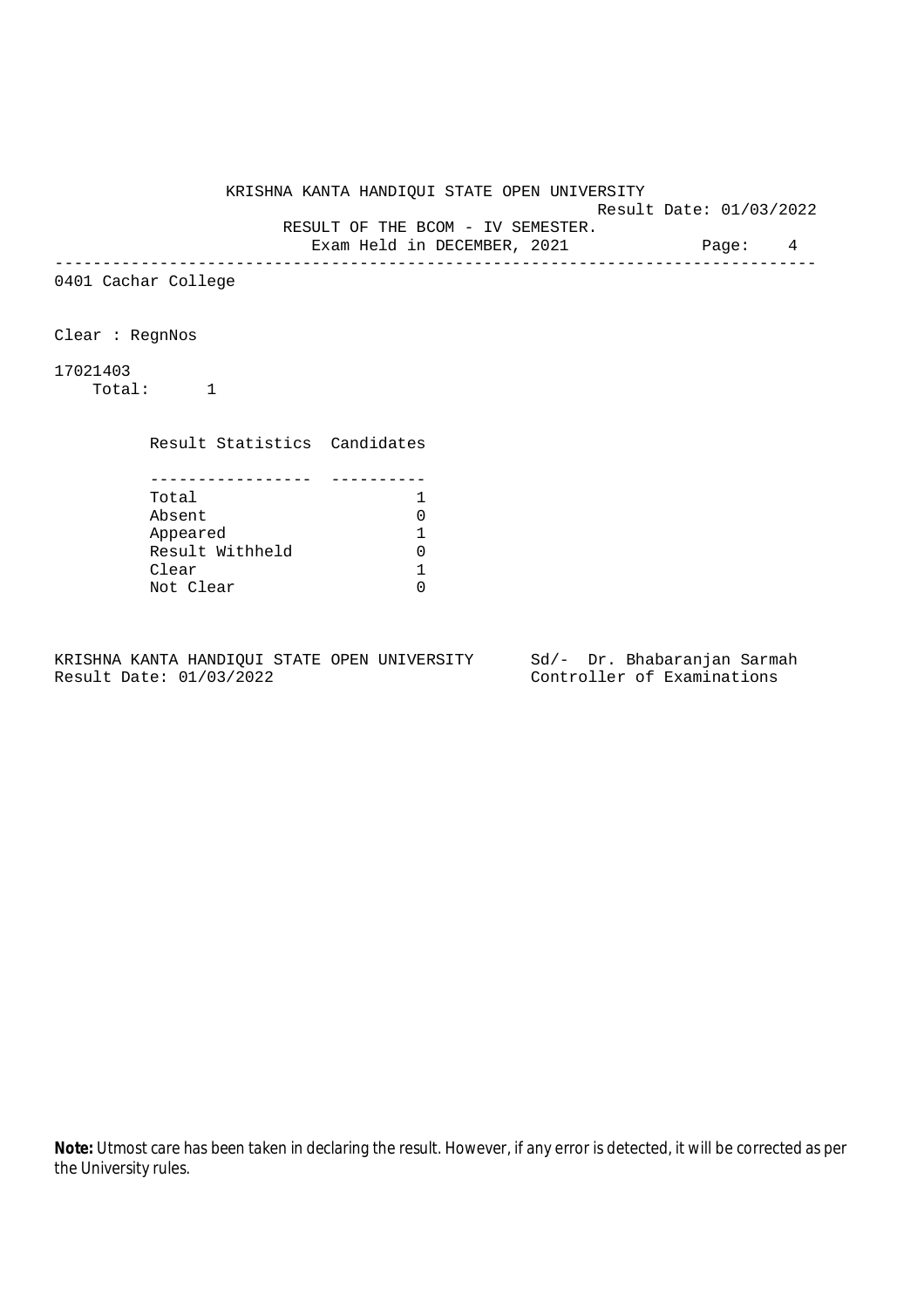Result Date: 01/03/2022 RESULT OF THE BCOM - IV SEMESTER.

Exam Held in DECEMBER, 2021 Page: 5 -------------------------------------------------------------------------------- 0415 Guru Charan College Clear : RegnNos 19010328 19010329 19010343 19010345 19010346 19010347 19010348 Total: 7 Not Clear: RegnNos 19010332 19010340 Total: 2 Result Statistics Candidates ----------------- ---------- Total 9 Absent 0<br>Appeared 9 Appeared 9 Result Withheld 0 Clear 7 Not Clear 2

KRISHNA KANTA HANDIQUI STATE OPEN UNIVERSITY Sd/- Dr. Bhabaranjan Sarmah Result Date: 01/03/2022 Controller of Examinations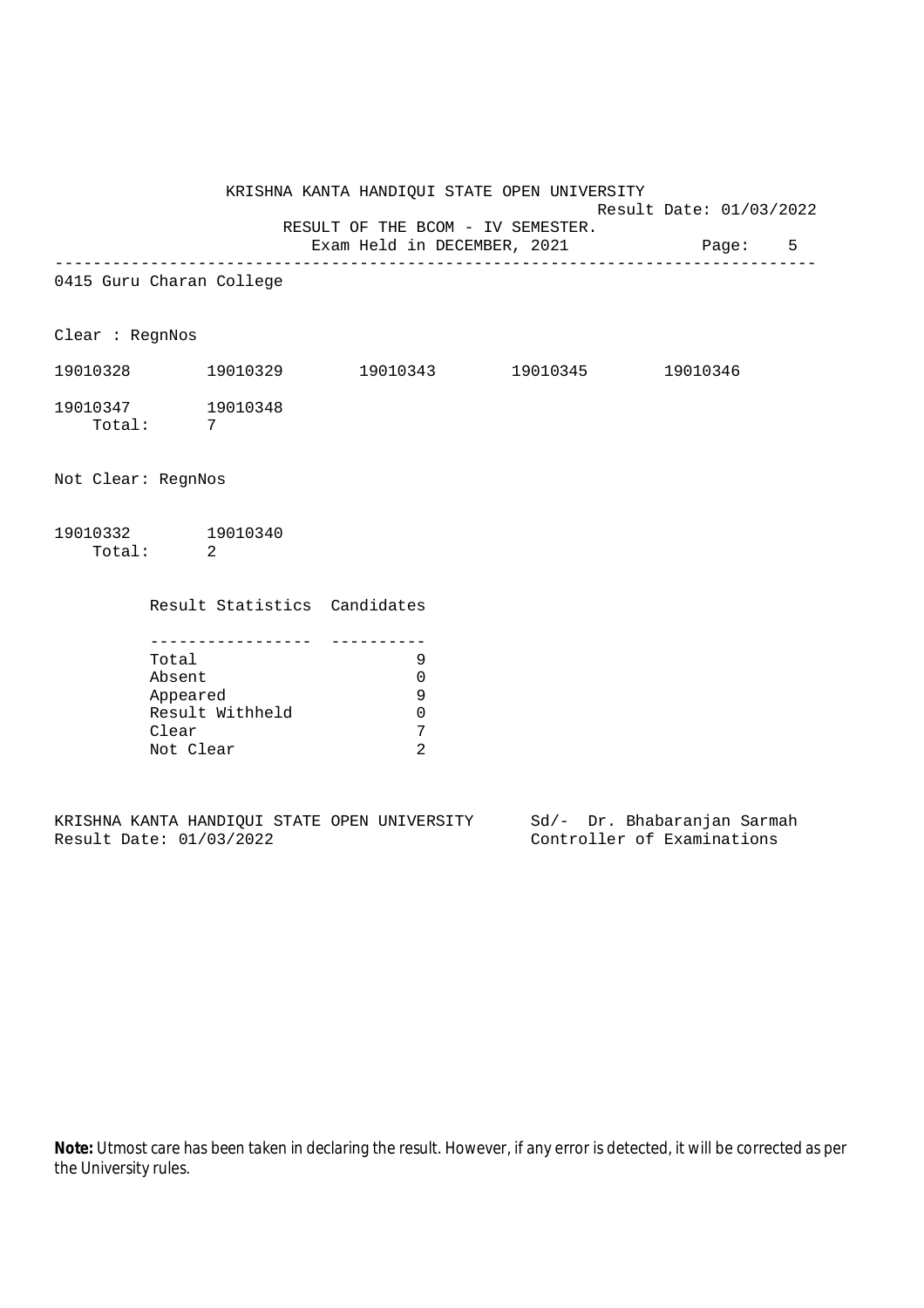Result Date: 01/03/2022

RESULT OF THE BCOM - IV SEMESTER.

Exam Held in DECEMBER, 2021 Page: 6 --------------------------------------------------------------------------------

0704 Gogamukh College

Not Clear : RegnNos

| 19010351 | 19010352 | 19010353 |
|----------|----------|----------|
| Total:   |          |          |

Result Statistics Candidates

| Total           |  |
|-----------------|--|
| Absent          |  |
| Appeared        |  |
| Result Withheld |  |
| Clear           |  |
| Not Clear       |  |

KRISHNA KANTA HANDIQUI STATE OPEN UNIVERSITY Sd/- Dr. Bhabaranjan Sarmah<br>Result Date: 01/03/2022 Controller of Examinations

Controller of Examinations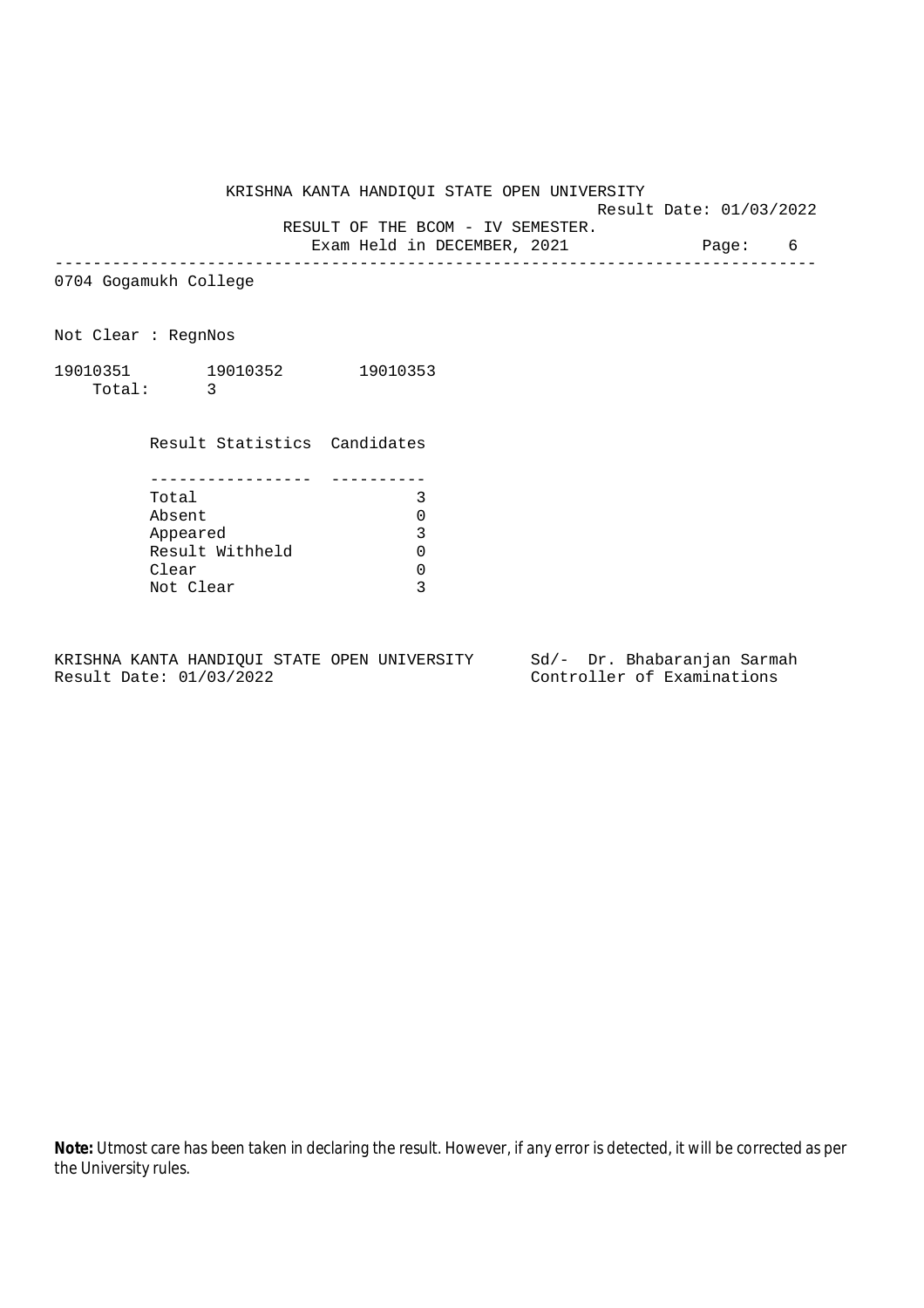Result Date: 01/03/2022

RESULT OF THE BCOM - IV SEMESTER.

Exam Held in DECEMBER, 2021 Page: 7 --------------------------------------------------------------------------------

0805 Pramathesh Barua College, Gauripur

Clear : RegnNos

| 19010355 | 19010356 | 19010358 | 19010359 |
|----------|----------|----------|----------|
| Total:   |          |          |          |

Result Statistics Candidates

| Total           |  |
|-----------------|--|
| Absent          |  |
| Appeared        |  |
| Result Withheld |  |
| Clear           |  |
| Not Clear       |  |

KRISHNA KANTA HANDIQUI STATE OPEN UNIVERSITY Sd/- Dr. Bhabaranjan Sarmah Result Date: 01/03/2022 Controller of Examinations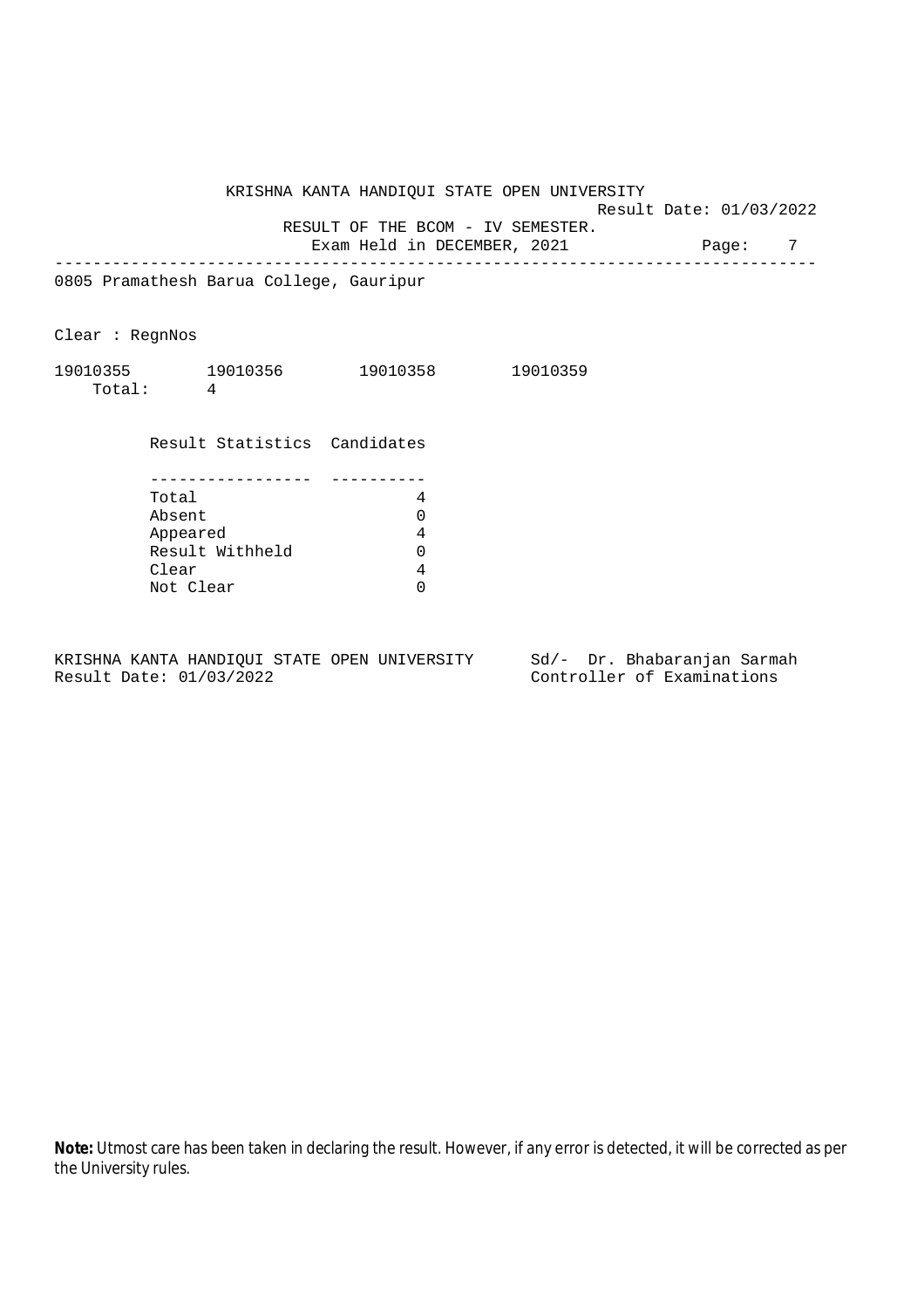Result Date: 01/03/2022

RESULT OF THE BCOM - IV SEMESTER.

Exam Held in DECEMBER, 2021 Page: 8 --------------------------------------------------------------------------------

1001 Goalpara College

Clear : RegnNos

## 19010371

Total: 1

Not Clear: RegnNos

# 19010367

Total: 1

Result Statistics Candidates

| Total           |  |
|-----------------|--|
| Absent          |  |
| Appeared        |  |
| Result Withheld |  |
| Clear           |  |
| Not Clear       |  |

KRISHNA KANTA HANDIQUI STATE OPEN UNIVERSITY Sd/- Dr. Bhabaranjan Sarmah Result Date: 01/03/2022 Controller of Examinations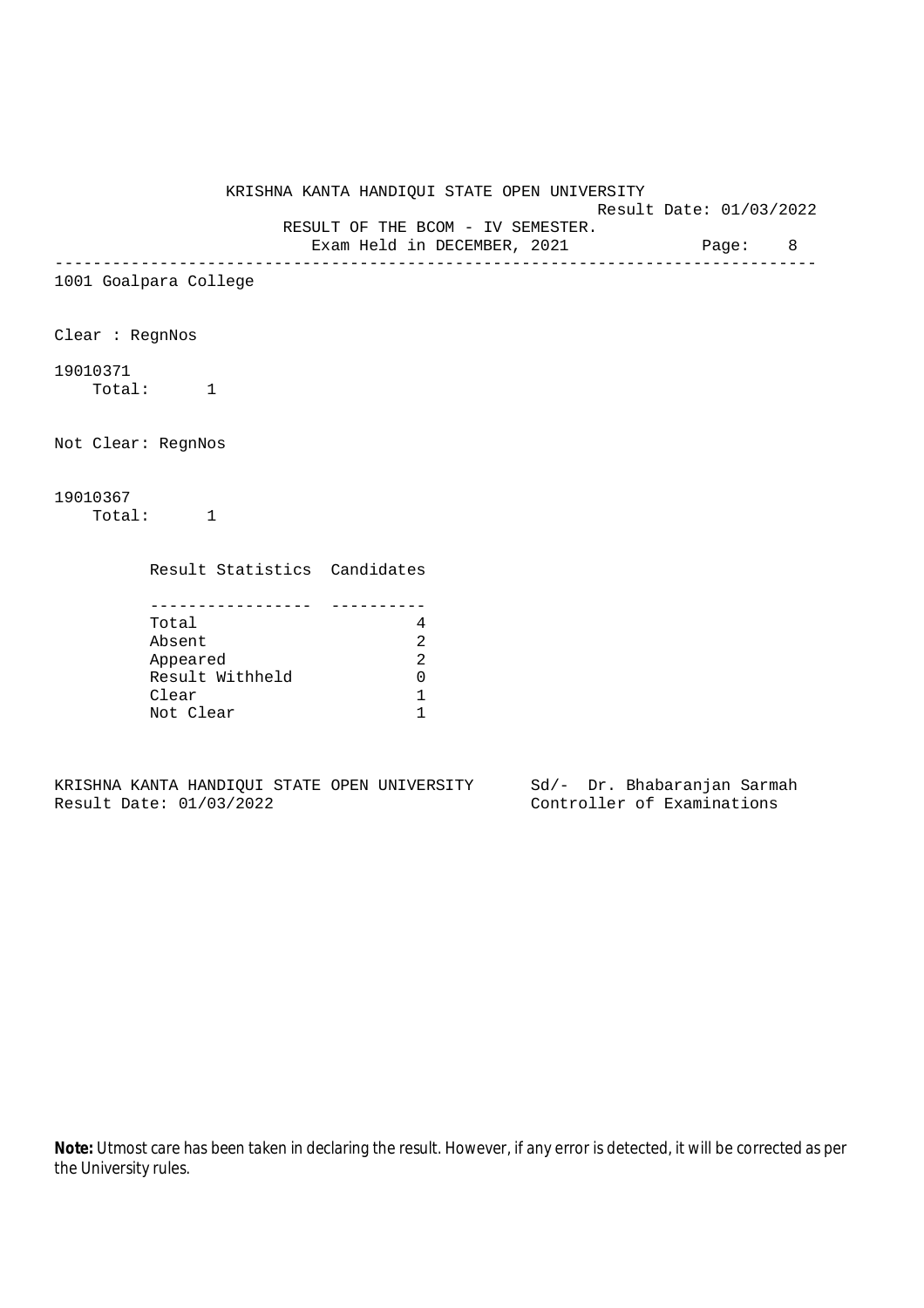Result Date: 01/03/2022

RESULT OF THE BCOM - IV SEMESTER.

Exam Held in DECEMBER, 2021 Page: 9 --------------------------------------------------------------------------------

1101 Sarupathar College

Clear : RegnNos

19010372 19010374 Total: 2

Result Statistics Candidates

| Total           |   |
|-----------------|---|
| Absent          |   |
| Appeared        | っ |
| Result Withheld |   |
| Clear           |   |
| Not Clear       |   |

KRISHNA KANTA HANDIQUI STATE OPEN UNIVERSITY Sd/- Dr. Bhabaranjan Sarmah Result Date: 01/03/2022 Controller of Examinations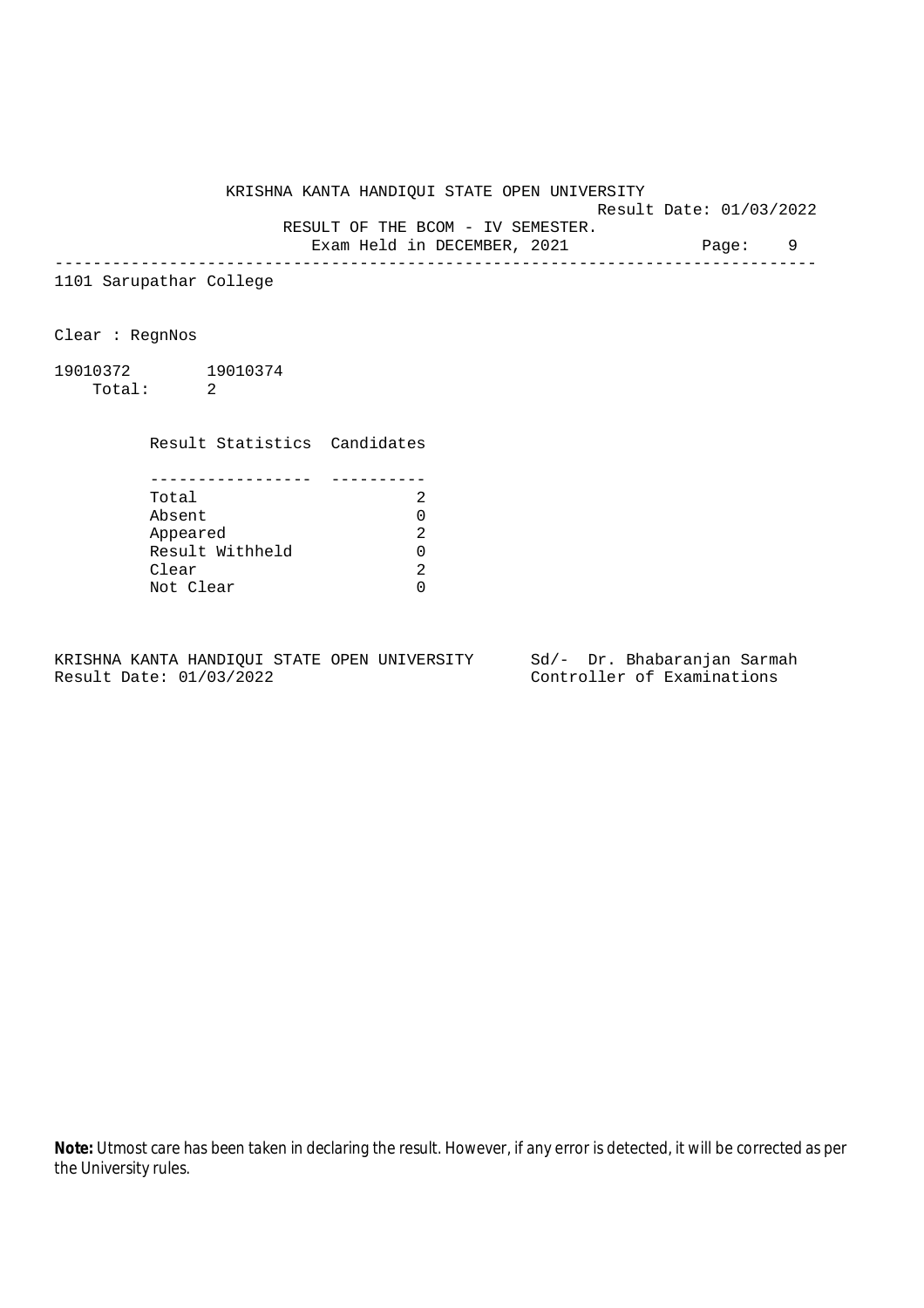Result Date: 01/03/2022

RESULT OF THE BCOM - IV SEMESTER.

Exam Held in DECEMBER, 2021 Page: 10 --------------------------------------------------------------------------------

1106 Golaghat Commerce College

Clear : RegnNos

19010379 19010380 19010381 Total: 3

> Result Statistics Candidates ----------------- ----------

| Total           | २  |
|-----------------|----|
| Absent          | 0  |
| Appeared        | ર  |
| Result Withheld | O. |
| Clear           |    |
| Not Clear       |    |

KRISHNA KANTA HANDIQUI STATE OPEN UNIVERSITY Sd/- Dr. Bhabaranjan Sarmah Result Date: 01/03/2022 Controller of Examinations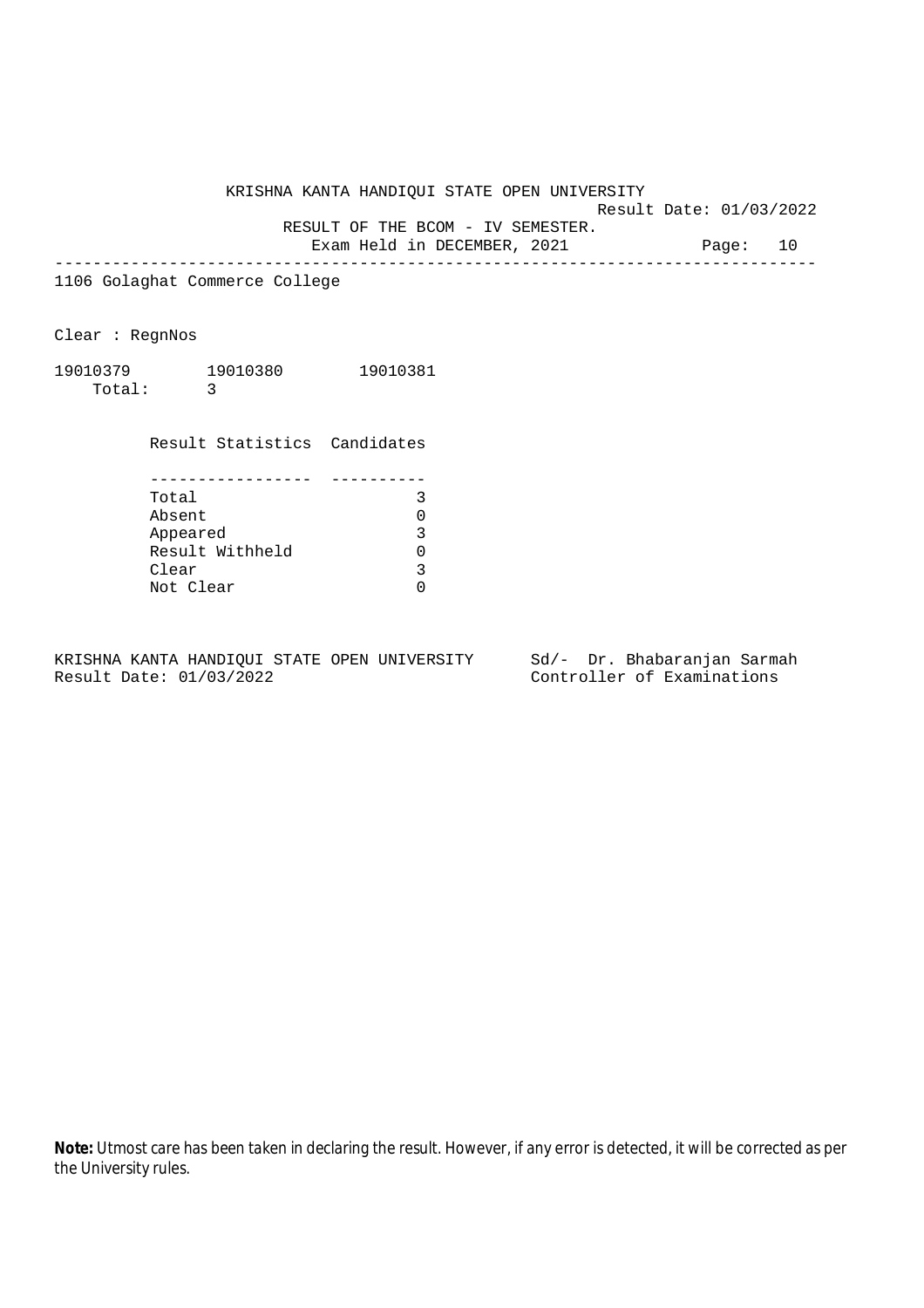Result Date: 01/03/2022 RESULT OF THE BCOM - IV SEMESTER.

Exam Held in DECEMBER, 2021 Page: 11

--------------------------------------------------------------------------------

1302 J. B. College, Jorhat

Clear : RegnNos

| 19010385 | 19010387 | 19010391 | 19010392 | 19010393 |
|----------|----------|----------|----------|----------|
| Total:   |          |          |          |          |

Result Statistics Candidates

| Total           |   |
|-----------------|---|
| Absent          |   |
| Appeared        | 5 |
| Result Withheld |   |
| Clear           | 5 |
| Not Clear       |   |

KRISHNA KANTA HANDIQUI STATE OPEN UNIVERSITY Sd/- Dr. Bhabaranjan Sarmah Result Date: 01/03/2022 Controller of Examinations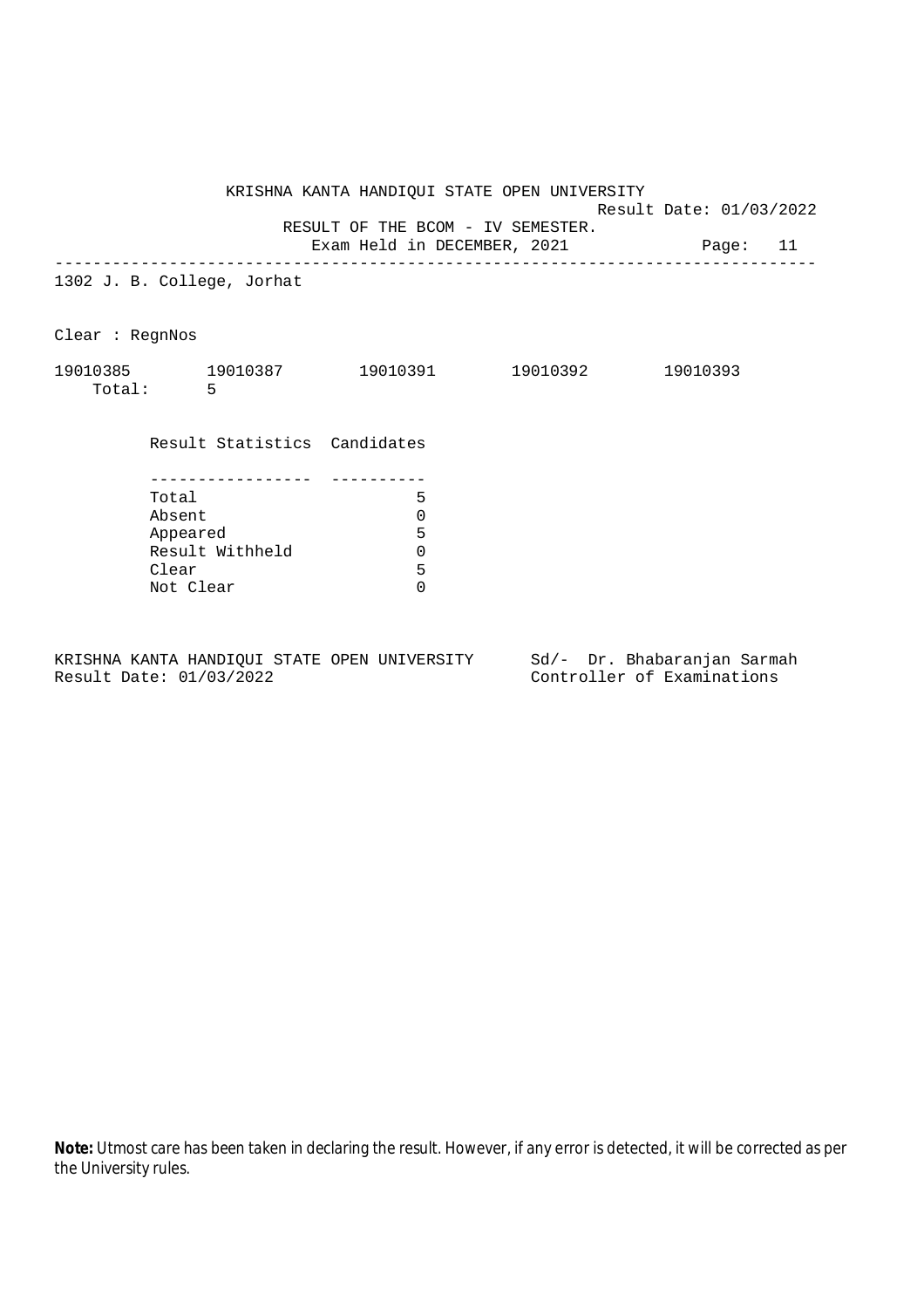Result Date: 01/03/2022

RESULT OF THE BCOM - IV SEMESTER.

Exam Held in DECEMBER, 2021 Page: 12 --------------------------------------------------------------------------------

1304 Cinnamara College

Clear : RegnNos

19010394 19010397 Total: 2

Result Statistics Candidates

| Total           |  |
|-----------------|--|
| Absent          |  |
| Appeared        |  |
| Result Withheld |  |
| Clear           |  |
| Not Clear       |  |

KRISHNA KANTA HANDIQUI STATE OPEN UNIVERSITY Sd/- Dr. Bhabaranjan Sarmah Result Date: 01/03/2022 Controller of Examinations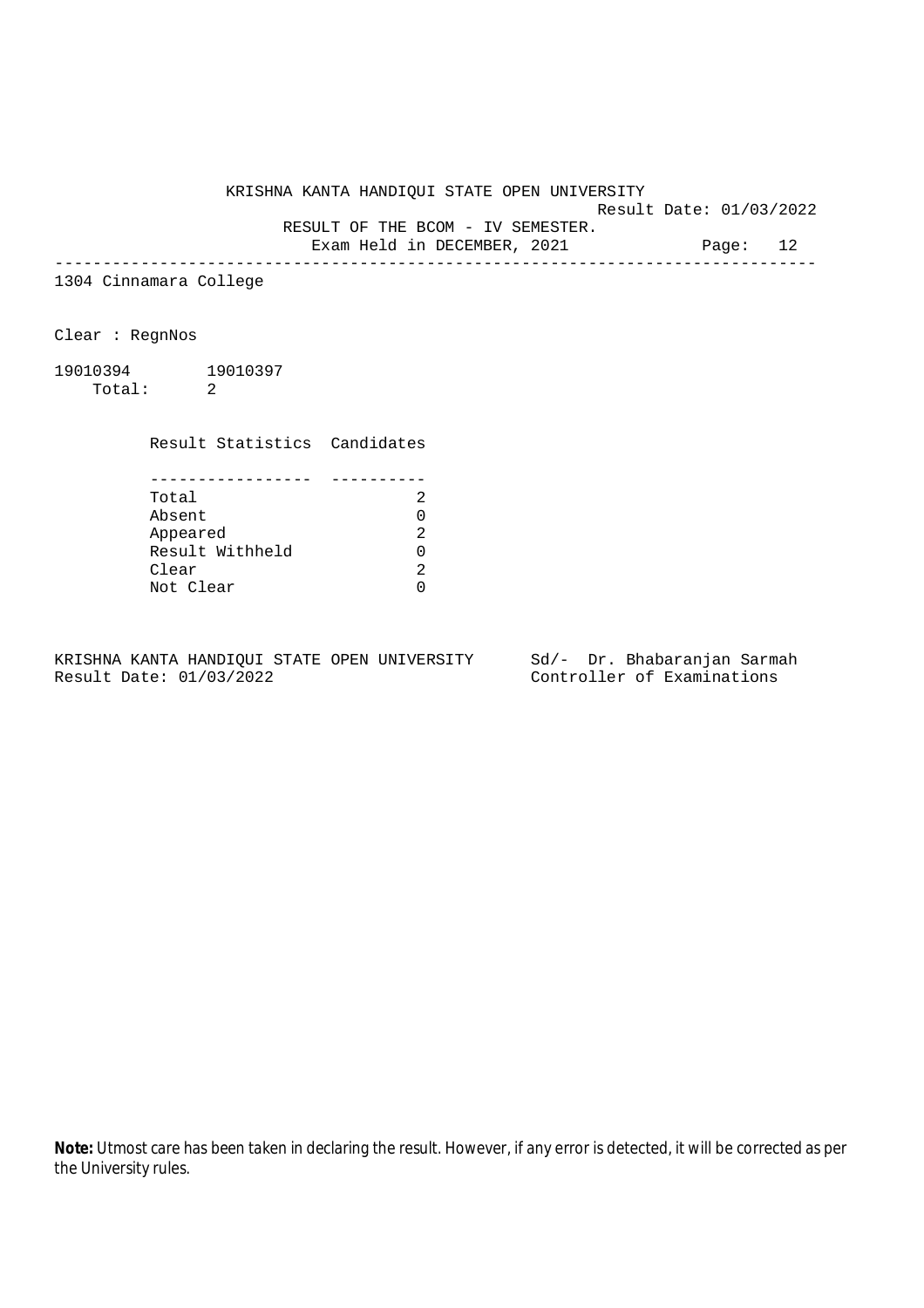Result Date: 01/03/2022

RESULT OF THE BCOM - IV SEMESTER.

Exam Held in DECEMBER, 2021 Page: 13 --------------------------------------------------------------------------------

1405 Dakshin Kamrup College, Mirza

Clear : RegnNos

18008388 19010398 Total: 2

Result Statistics Candidates

| Total           |  |
|-----------------|--|
| Absent          |  |
| Appeared        |  |
| Result Withheld |  |
| Clear           |  |
| Not Clear       |  |

KRISHNA KANTA HANDIQUI STATE OPEN UNIVERSITY Sd/- Dr. Bhabaranjan Sarmah Result Date: 01/03/2022 Controller of Examinations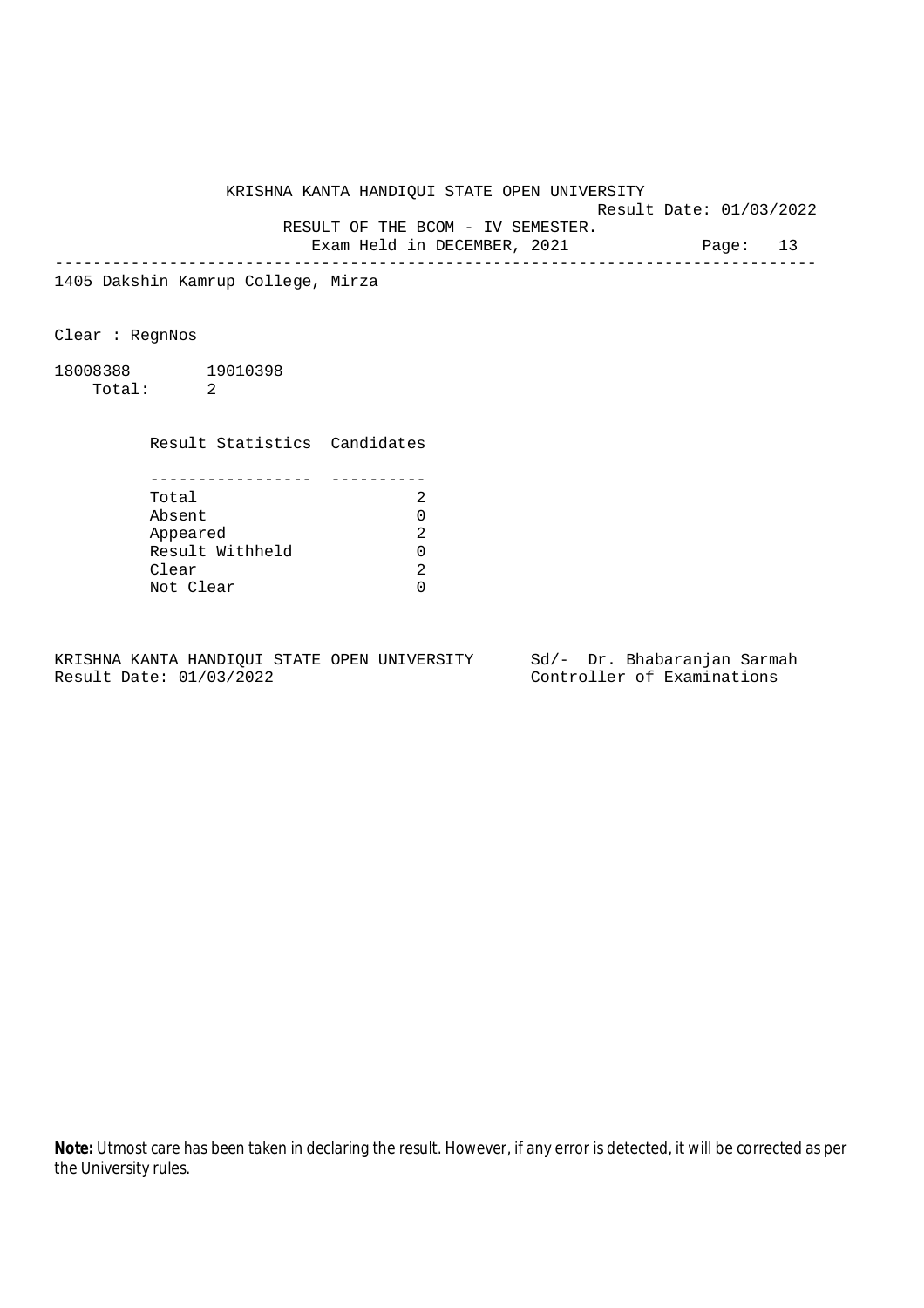Result Date: 01/03/2022

RESULT OF THE BCOM - IV SEMESTER.

Exam Held in DECEMBER, 2021 Page: 14 --------------------------------------------------------------------------------

1413 Chhaygaon College

Clear : RegnNos

19010404

Total: 1

Result Statistics Candidates

| Total           |  |
|-----------------|--|
| Absent          |  |
| Appeared        |  |
| Result Withheld |  |
| Clear           |  |
| Not Clear       |  |

KRISHNA KANTA HANDIQUI STATE OPEN UNIVERSITY Sd/- Dr. Bhabaranjan Sarmah Result Date: 01/03/2022 Controller of Examinations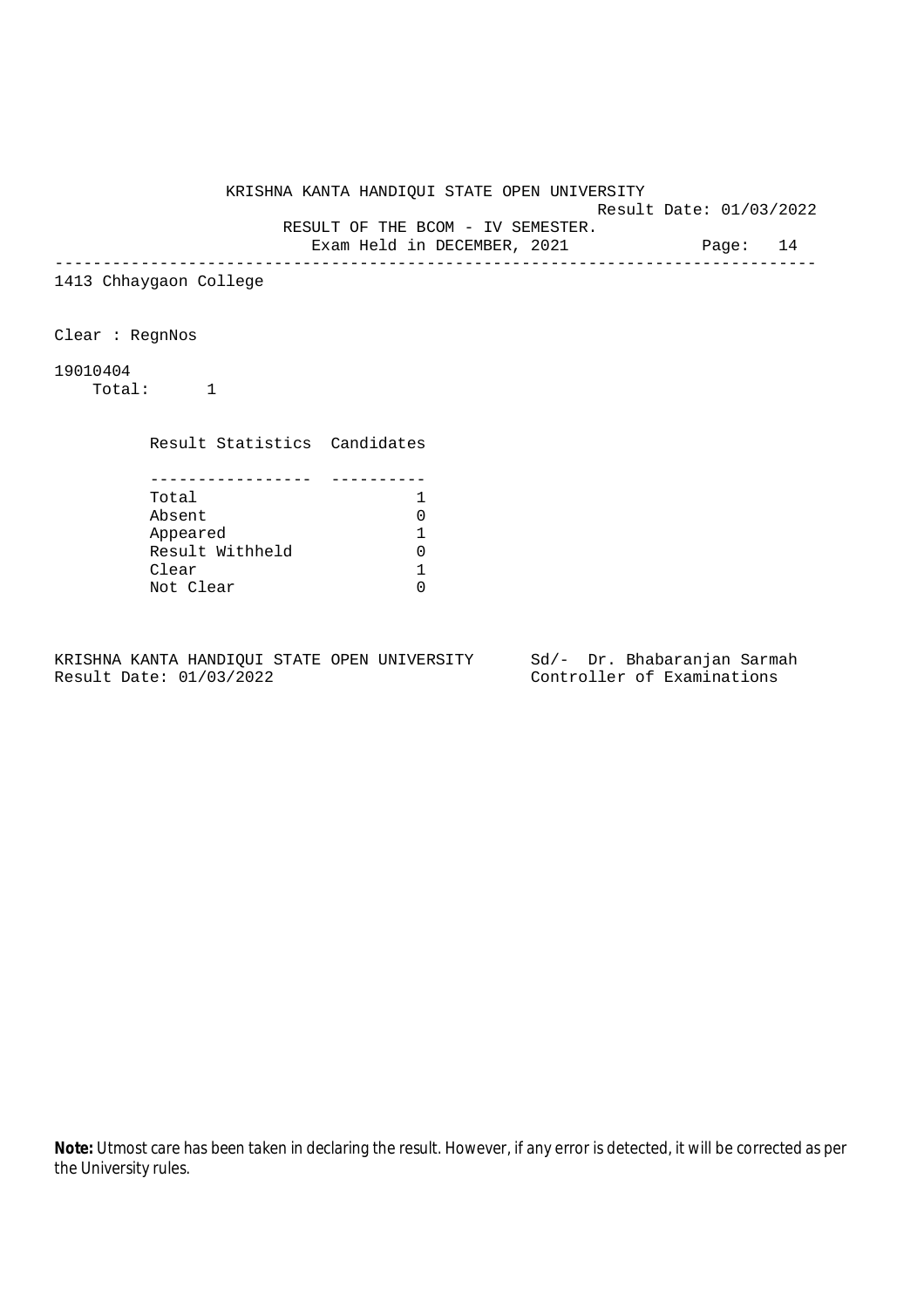Result Date: 01/03/2022

RESULT OF THE BCOM - IV SEMESTER.

Exam Held in DECEMBER, 2021 Page: 15 --------------------------------------------------------------------------------

1500 KKHSOU CITY STUDY CENTRE, KHANAPARA

Clear : RegnNos

| 18008448 | 18008452 | 19010459 | 20010147 |
|----------|----------|----------|----------|
| Total:   |          |          |          |

Not Clear: RegnNos

17021589 19010376 Total: 2

Result Statistics Candidates

| Total           |  |
|-----------------|--|
| Absent          |  |
| Appeared        |  |
| Result Withheld |  |
| Clear           |  |
| Not Clear       |  |

|  |                         |  | KRISHNA KANTA HANDIOUI STATE OPEN UNIVERSITY |  | Sd/- Dr. Bhabaranjan Sarmah |  |
|--|-------------------------|--|----------------------------------------------|--|-----------------------------|--|
|  | Result Date: 01/03/2022 |  |                                              |  | Controller of Examinations  |  |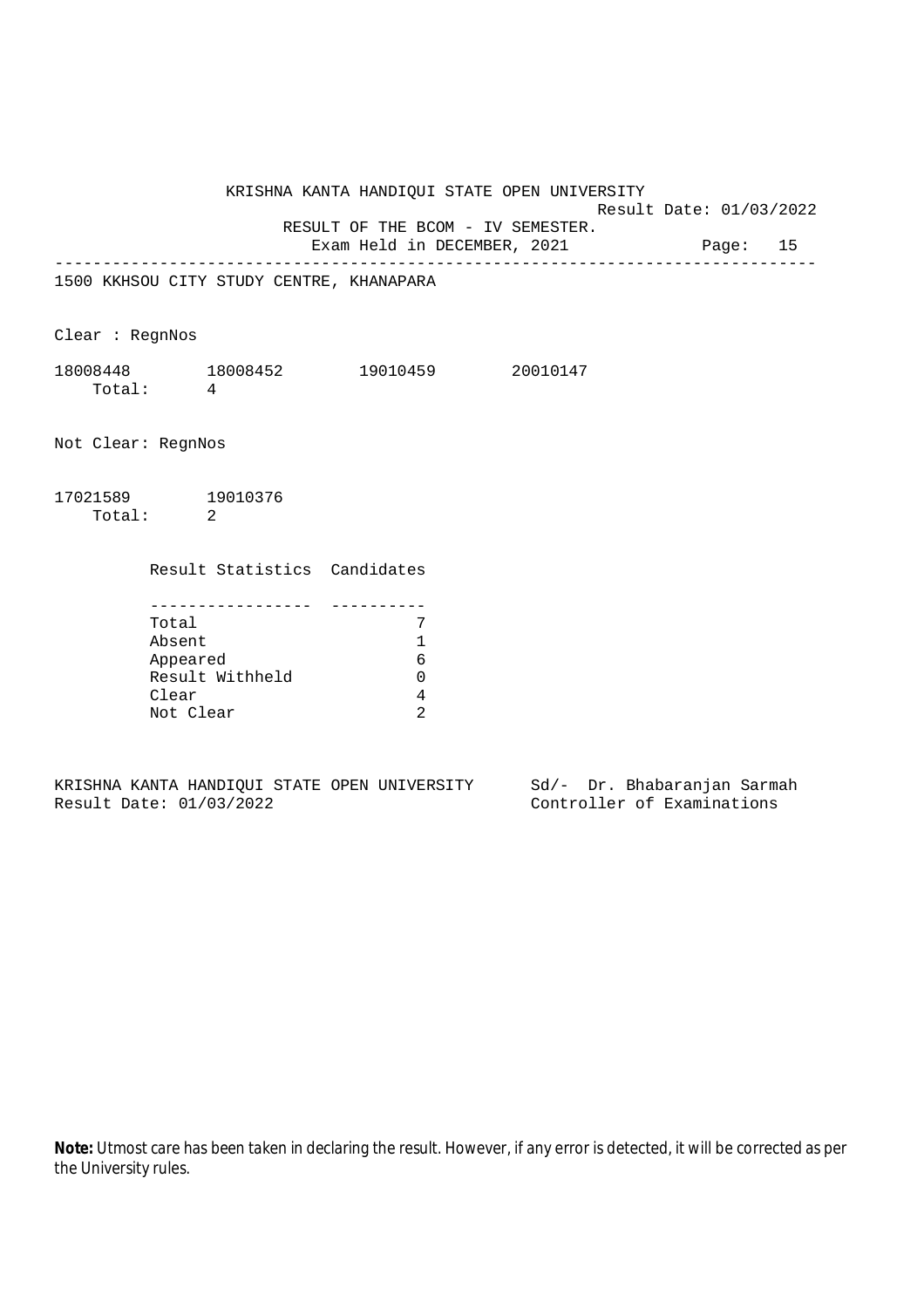Result Date: 01/03/2022 RESULT OF THE BCOM - IV SEMESTER.

Exam Held in DECEMBER, 2021 Page: 16 -------------------------------------------------------------------------------- 1502 Pragjyotish College Clear : RegnNos 17021520 19010407 19010422 19010423 19010430 19010431 19010433 19010434 Total: 8 Result Statistics Candidates ----------------- ---------- Total 8 Absent 0<br>Appeared 8 Appeared Result Withheld 0 Clear 8 Not Clear 0

KRISHNA KANTA HANDIQUI STATE OPEN UNIVERSITY Sd/- Dr. Bhabaranjan Sarmah Result Date: 01/03/2022 Controller of Examinations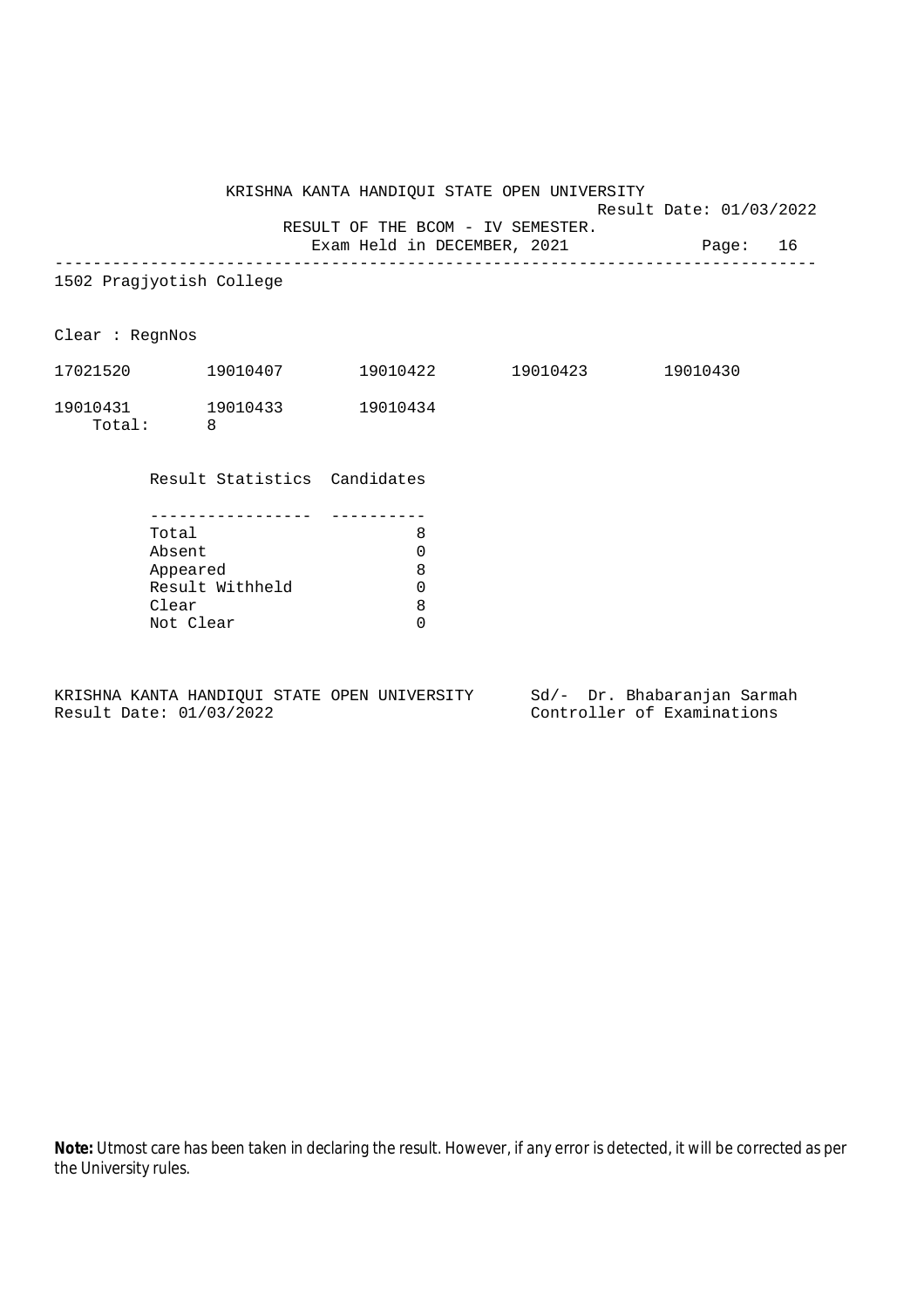Result Date: 01/03/2022

RESULT OF THE BCOM - IV SEMESTER.

Exam Held in DECEMBER, 2021 Page: 17 --------------------------------------------------------------------------------

1503 Icon Commerce College, Rajgarh Road

Clear : RegnNos

19010436 19010438 Total: 2

Result Statistics Candidates

| Total           |  |
|-----------------|--|
| Absent          |  |
| Appeared        |  |
| Result Withheld |  |
| Clear           |  |
| Not Clear       |  |

KRISHNA KANTA HANDIQUI STATE OPEN UNIVERSITY Sd/- Dr. Bhabaranjan Sarmah Result Date: 01/03/2022 Controller of Examinations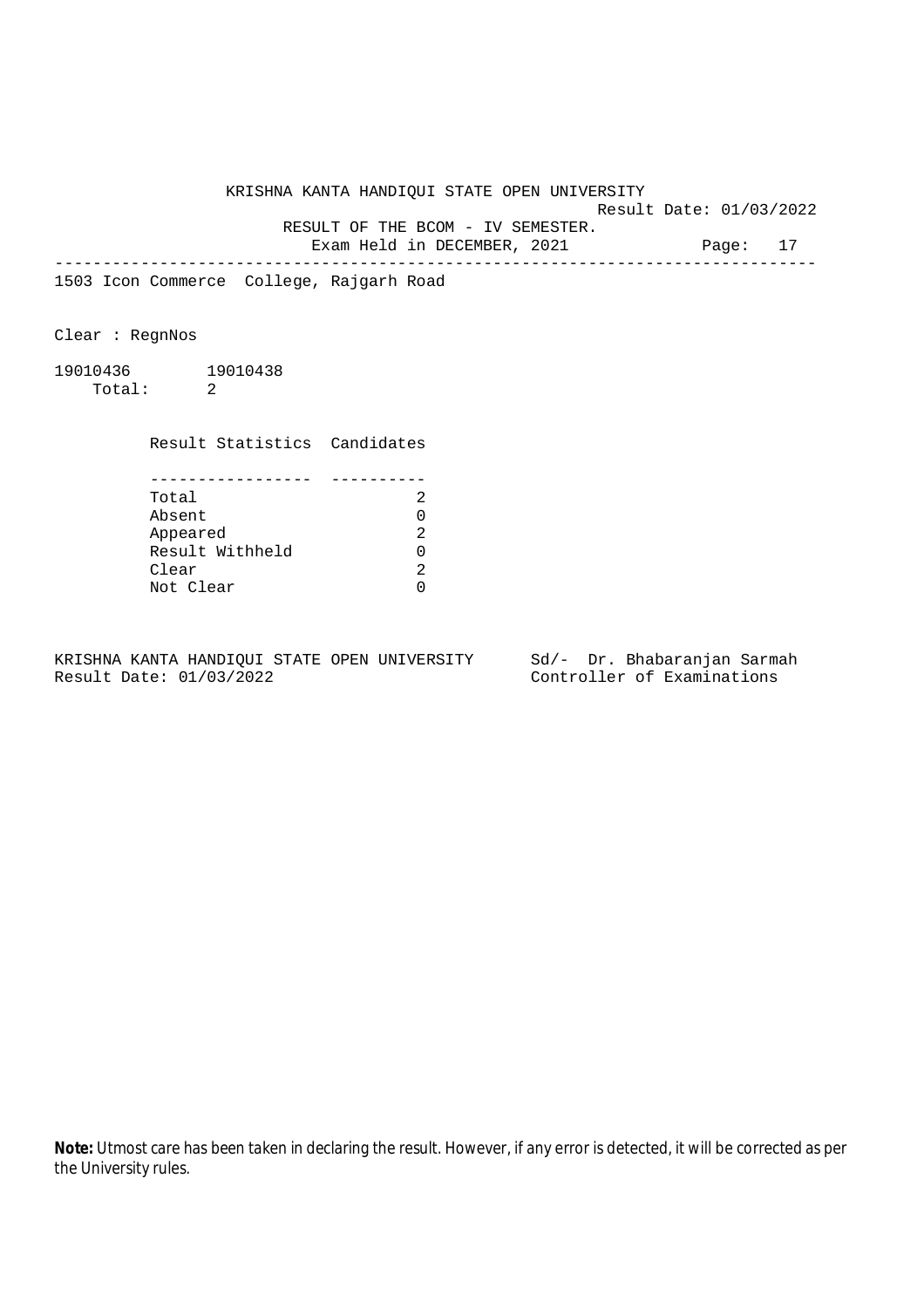Result Date: 01/03/2022

RESULT OF THE BCOM - IV SEMESTER.

Exam Held in DECEMBER, 2021 Page: 18 --------------------------------------------------------------------------------

1510 S. K. Hazarika College, R. G. Baruah Rd.

Clear : RegnNos

19010451

Total: 1

Not Clear: RegnNos

17021551 19010450 Total: 2

Result Statistics Candidates

| Total           |  |
|-----------------|--|
| Absent          |  |
| Appeared        |  |
| Result Withheld |  |
| Clear           |  |
| Not Clear       |  |

KRISHNA KANTA HANDIQUI STATE OPEN UNIVERSITY Sd/- Dr. Bhabaranjan Sarmah Result Date: 01/03/2022 Controller of Examinations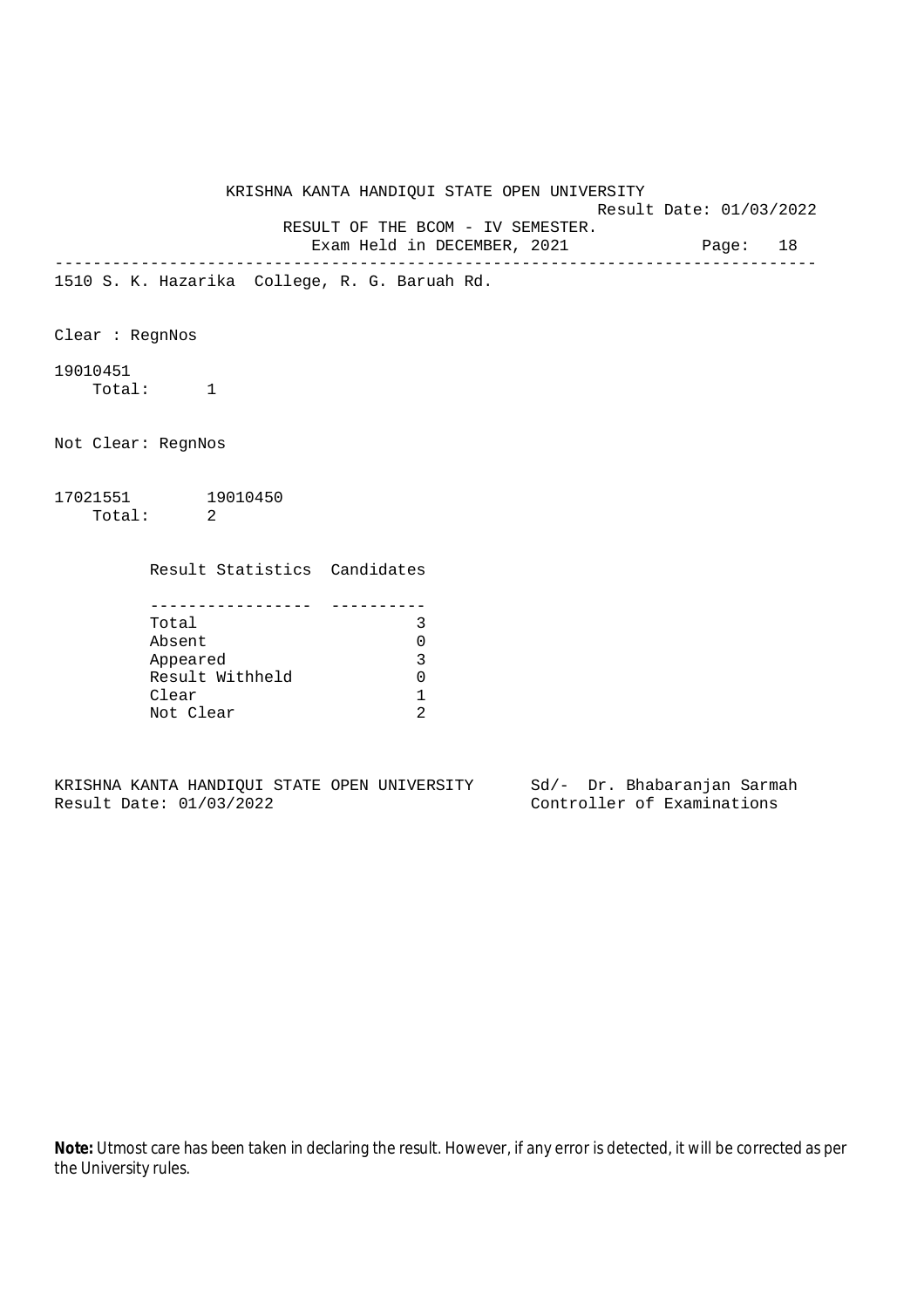Result Date: 01/03/2022

RESULT OF THE BCOM - IV SEMESTER.

Exam Held in DECEMBER, 2021 Page: 19 --------------------------------------------------------------------------------

1520 West Guwahati B. Ed. College, Pandu

Clear : RegnNos

19010479

Total: 1

Not Clear: RegnNos

## 19010482 Total: 1

Result Statistics Candidates

| Total           |  |
|-----------------|--|
| Absent          |  |
| Appeared        |  |
| Result Withheld |  |
| Clear           |  |
| Not Clear       |  |

KRISHNA KANTA HANDIQUI STATE OPEN UNIVERSITY Sd/- Dr. Bhabaranjan Sarmah Result Date: 01/03/2022 Controller of Examinations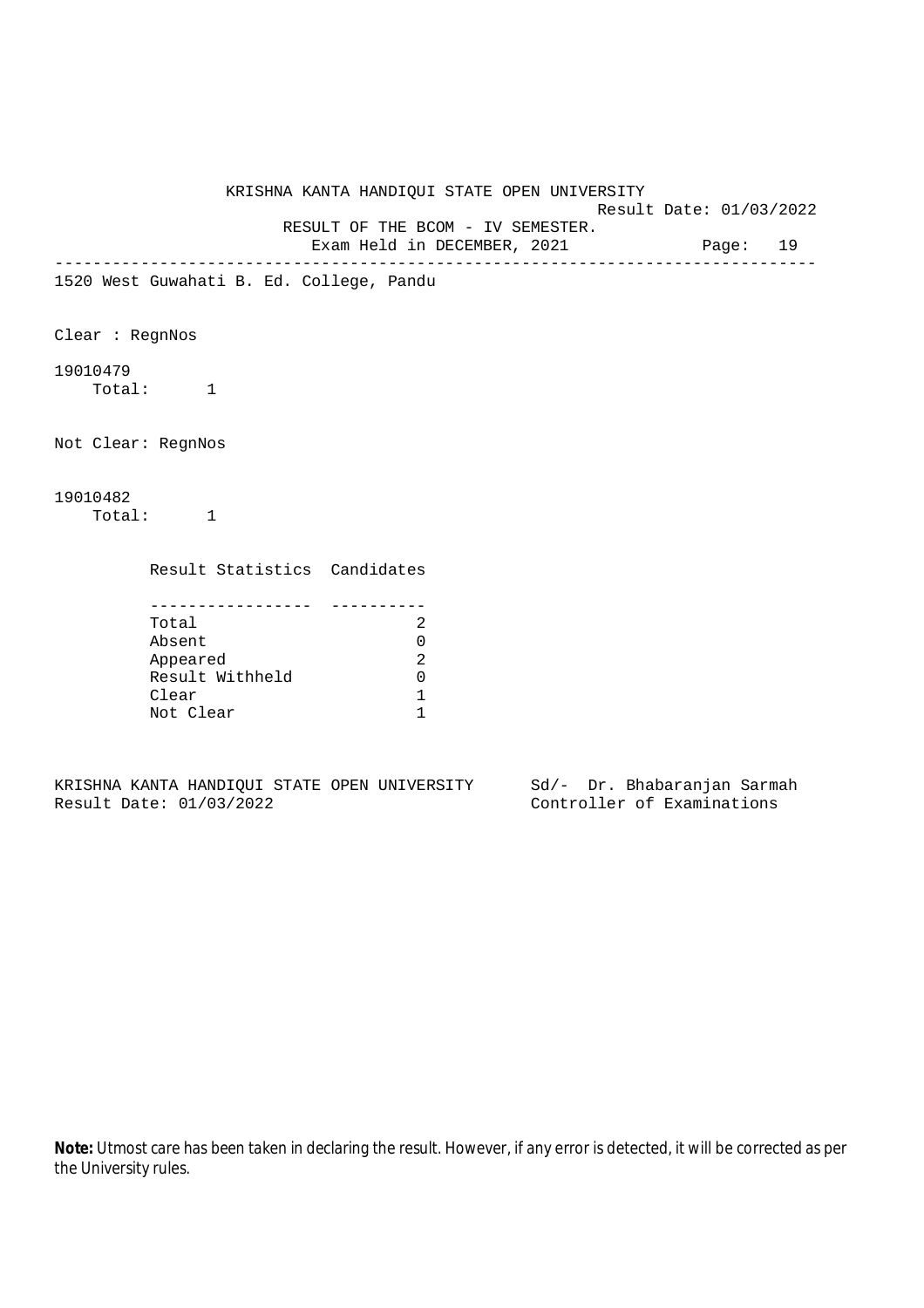Result Date: 01/03/2022

RESULT OF THE BCOM - IV SEMESTER.

Exam Held in DECEMBER, 2021 Page: 20 --------------------------------------------------------------------------------

1521 Karmashree Hiteswar Saikia College

Clear : RegnNos

19010496

Total: 1

Not Clear: RegnNos

## 19010493 Total: 1

Result Statistics Candidates

| Total           |  |
|-----------------|--|
| Absent          |  |
| Appeared        |  |
| Result Withheld |  |
| Clear           |  |
| Not Clear       |  |

KRISHNA KANTA HANDIQUI STATE OPEN UNIVERSITY Sd/- Dr. Bhabaranjan Sarmah Result Date: 01/03/2022 Controller of Examinations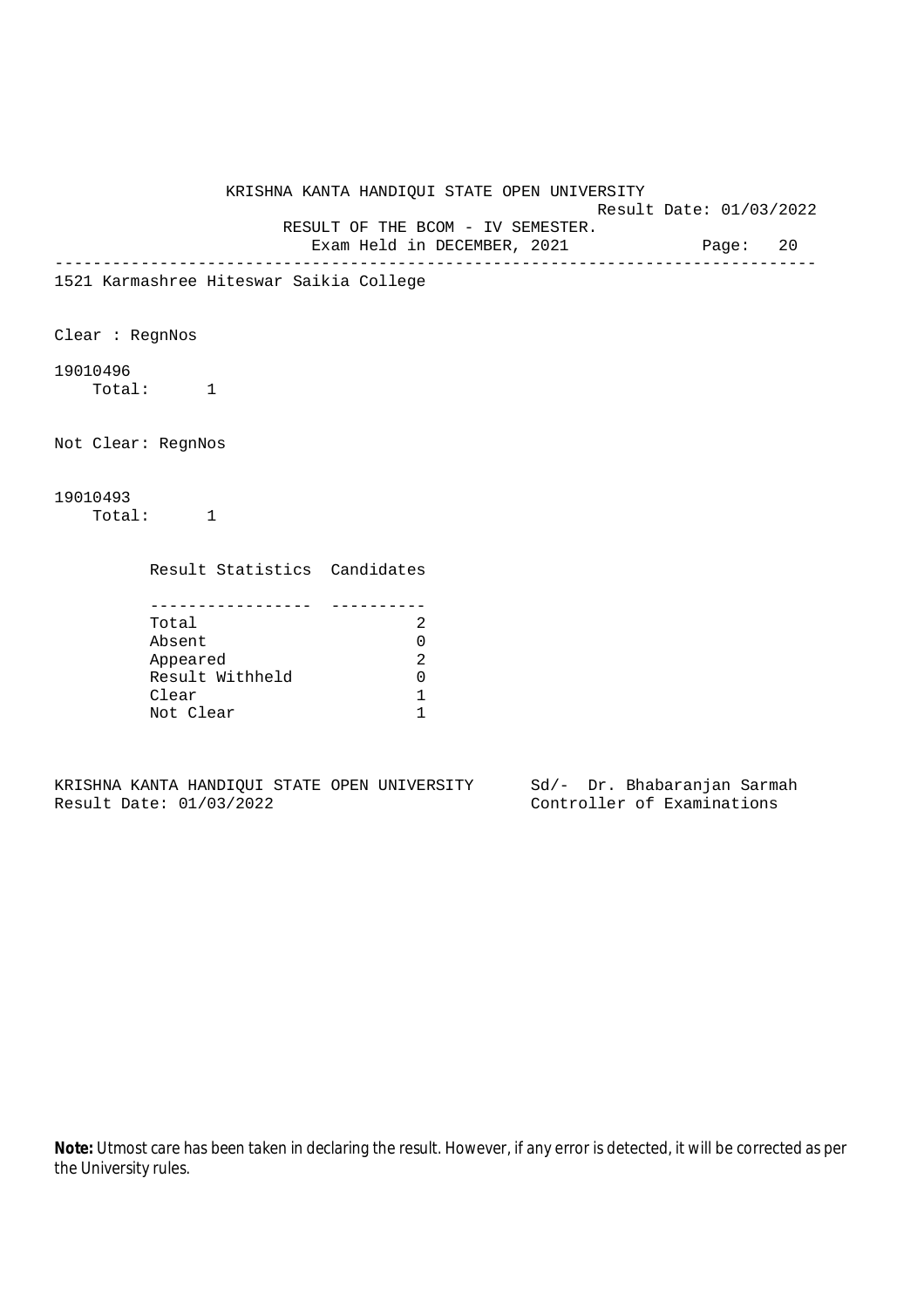KRISHNA KANTA HANDIQUI STATE OPEN UNIVERSITY Result Date: 01/03/2022 RESULT OF THE BCOM - IV SEMESTER. Exam Held in DECEMBER, 2021 Page: 21 -------------------------------------------------------------------------------- 1529 GATE Institute Clear : RegnNos 17021633 17021638 19010499 19010501 19010509 19010511 Total: 6 Result Statistics Candidates ----------------- ---------- Total 7 Absent 1<br>Appeared 6 Appeared 6 Result Withheld 0 Clear 6 Not Clear 0 KRISHNA KANTA HANDIQUI STATE OPEN UNIVERSITY Sd/- Dr. Bhabaranjan Sarmah

Result Date: 01/03/2022 Controller of Examinations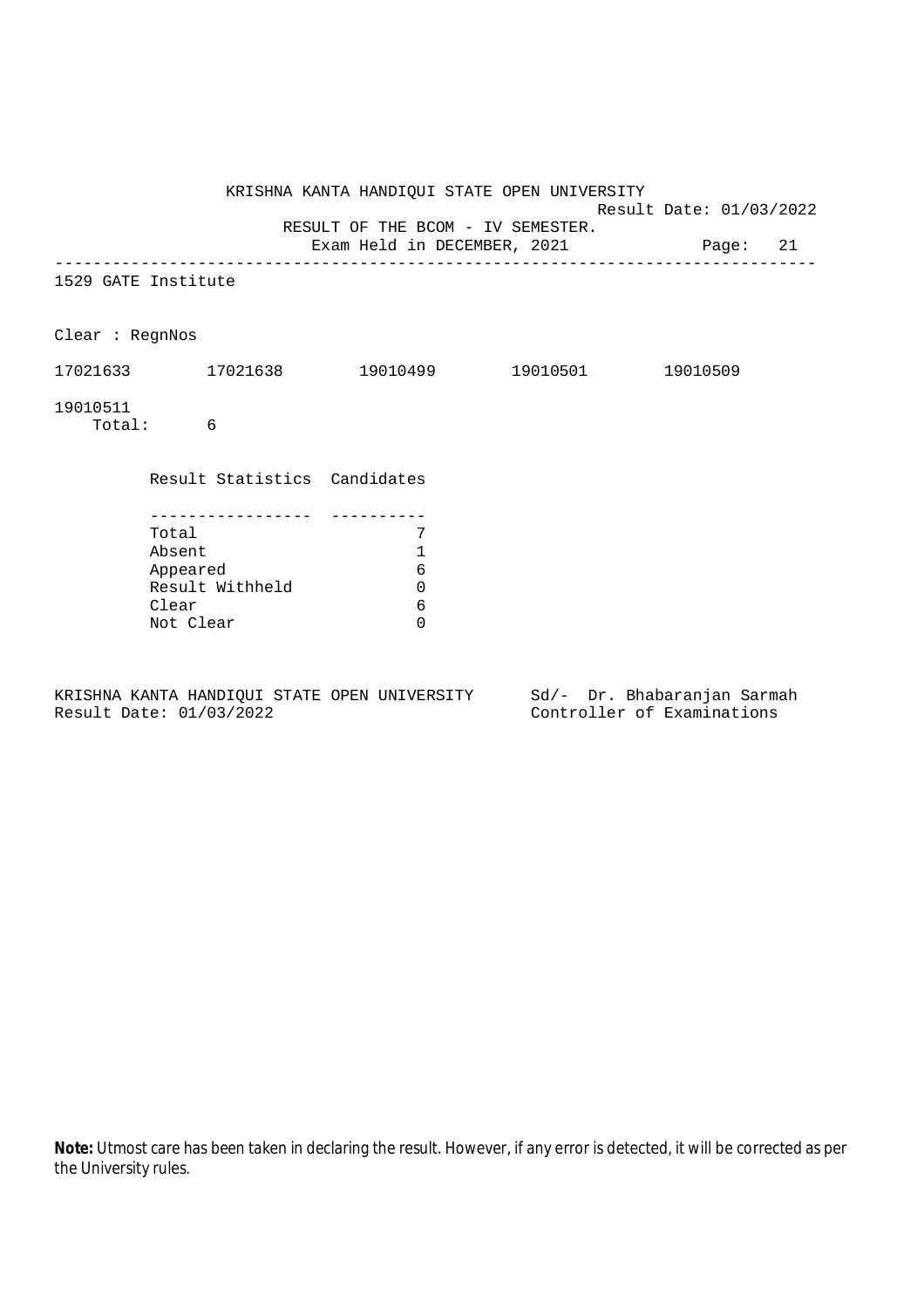Result Date: 01/03/2022

RESULT OF THE BCOM - IV SEMESTER.

Exam Held in DECEMBER, 2021 Page: 22 --------------------------------------------------------------------------------

1534 Paschim Guwahati Mahavidyalaya

Clear : RegnNos

19010514 19010516 19010517 Total: 3

Not Clear: RegnNos

19010513 Total: 1

Result Statistics Candidates

| Total           |  |
|-----------------|--|
| Absent          |  |
| Appeared        |  |
| Result Withheld |  |
| Clear           |  |
| Not Clear       |  |

KRISHNA KANTA HANDIQUI STATE OPEN UNIVERSITY Sd/- Dr. Bhabaranjan Sarmah Result Date: 01/03/2022 Controller of Examinations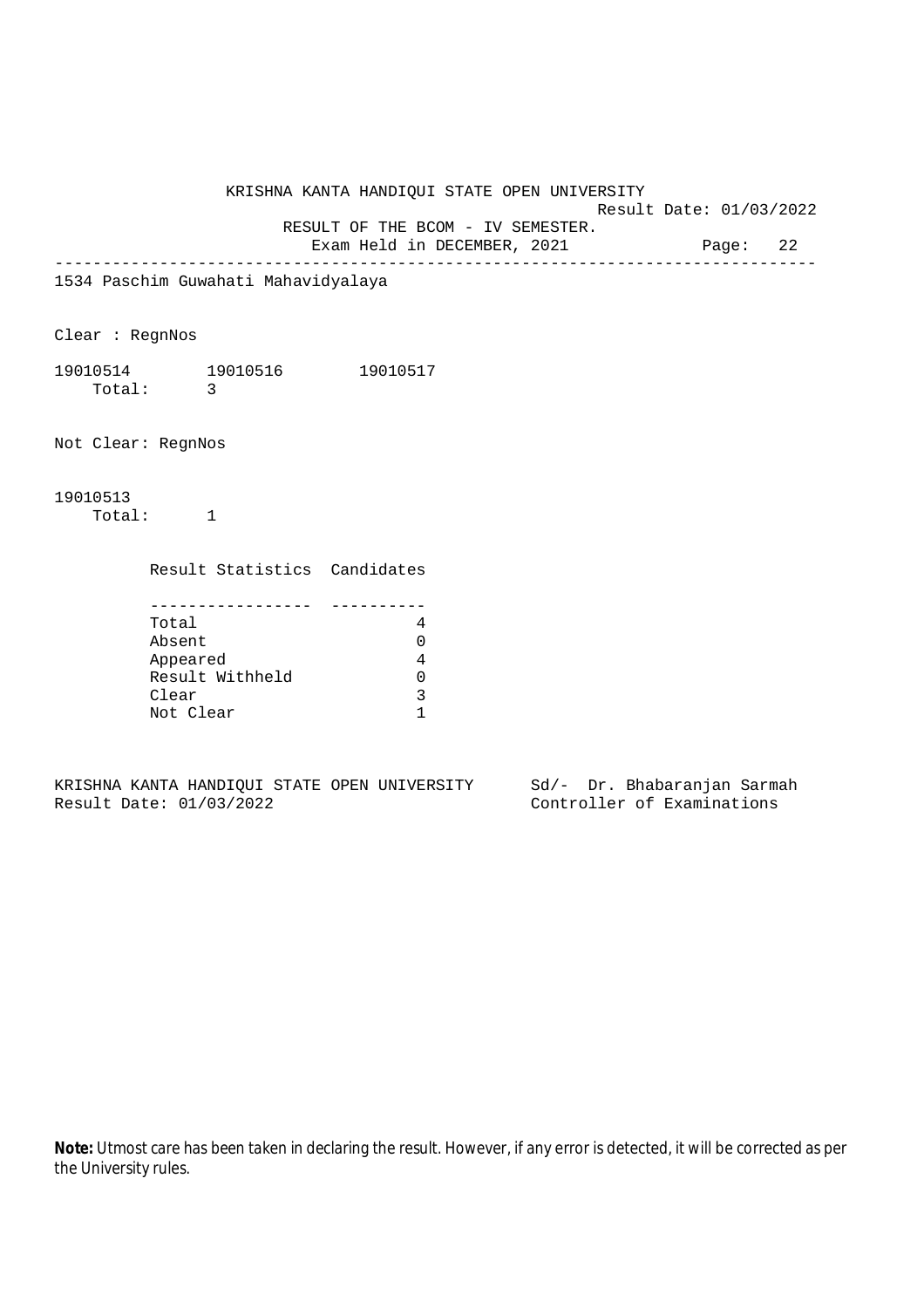Result Date: 01/03/2022 RESULT OF THE BCOM - IV SEMESTER.

Exam Held in DECEMBER, 2021 Page: 23

--------------------------------------------------------------------------------

1556 K.R.B. Girls' College

Not Clear : RegnNos

19010520

Total: 1

Result Statistics Candidates

| Total           |  |
|-----------------|--|
| Absent          |  |
| Appeared        |  |
| Result Withheld |  |
| Clear           |  |
| Not Clear       |  |

KRISHNA KANTA HANDIQUI STATE OPEN UNIVERSITY Sd/- Dr. Bhabaranjan Sarmah Result Date: 01/03/2022 Controller of Examinations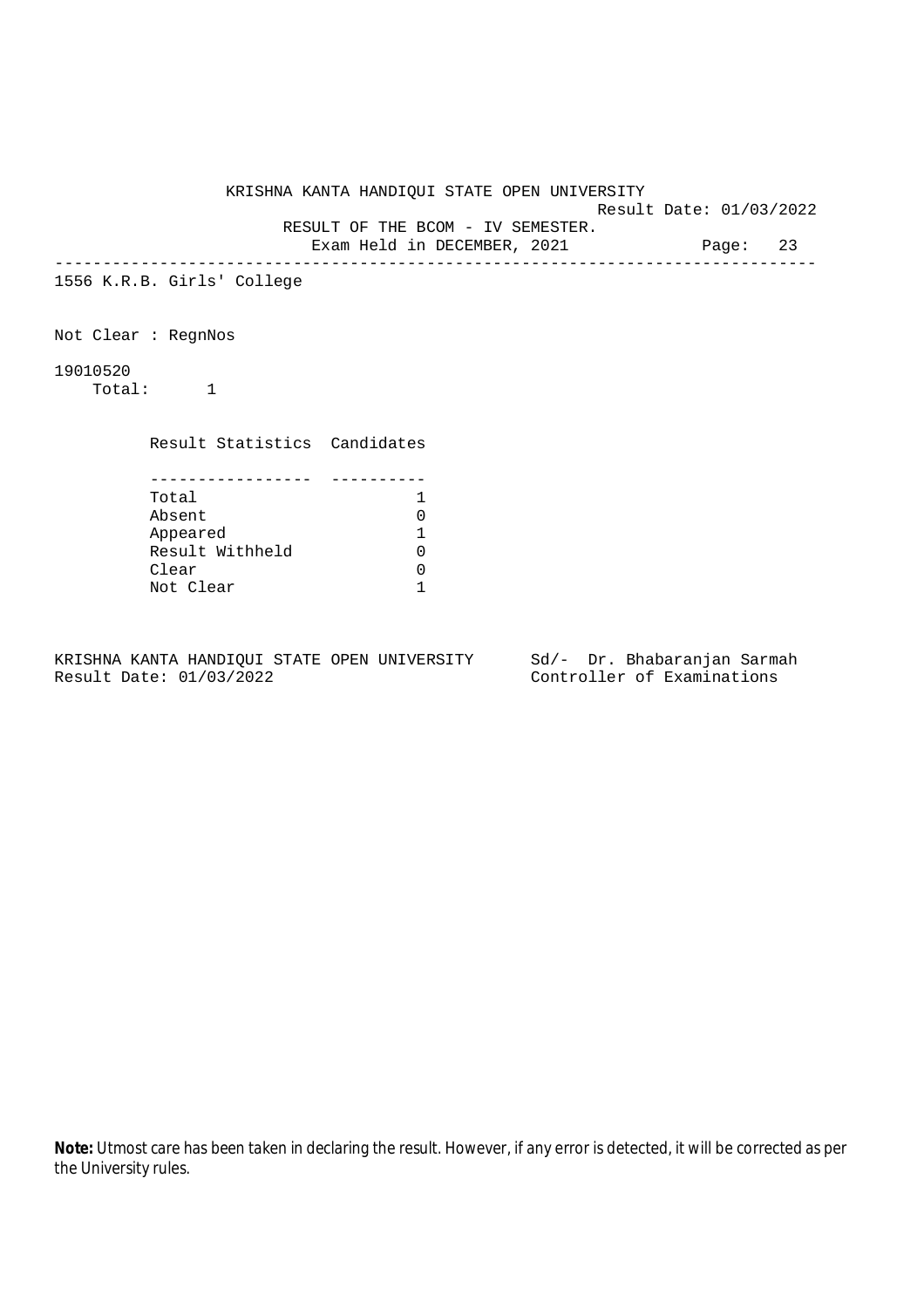Result Date: 01/03/2022

RESULT OF THE BCOM - IV SEMESTER.

Exam Held in DECEMBER, 2021 Page: 24 --------------------------------------------------------------------------------

1569 Gauhati Commerce College

Clear : RegnNos

| 17021652 | 19010527 | 19010534 | 19010539 |
|----------|----------|----------|----------|
| Total:   |          |          |          |

Result Statistics Candidates

| Total           |  |
|-----------------|--|
| Absent          |  |
| Appeared        |  |
| Result Withheld |  |
| Clear           |  |
| Not Clear       |  |

KRISHNA KANTA HANDIQUI STATE OPEN UNIVERSITY Sd/- Dr. Bhabaranjan Sarmah Result Date: 01/03/2022 Controller of Examinations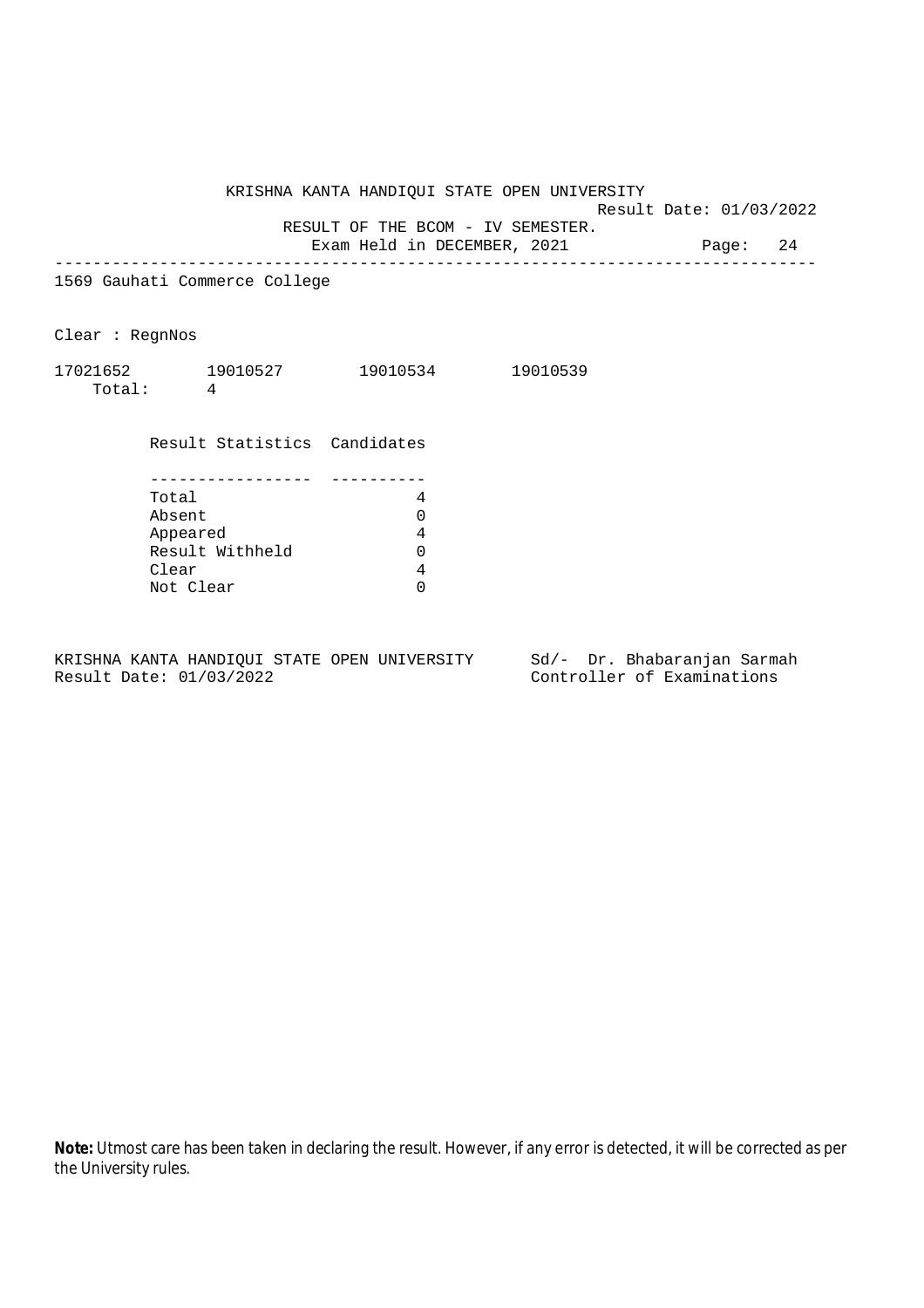Result Date: 01/03/2022

RESULT OF THE BCOM - IV SEMESTER.

Exam Held in DECEMBER, 2021 Page: 25 --------------------------------------------------------------------------------

1601 Diphu Commerce College

Clear : RegnNos

19010546

Total: 1

Result Statistics Candidates

| Total           |  |
|-----------------|--|
| Absent          |  |
| Appeared        |  |
| Result Withheld |  |
| Clear           |  |
| Not Clear       |  |

KRISHNA KANTA HANDIQUI STATE OPEN UNIVERSITY Sd/- Dr. Bhabaranjan Sarmah Result Date: 01/03/2022 Controller of Examinations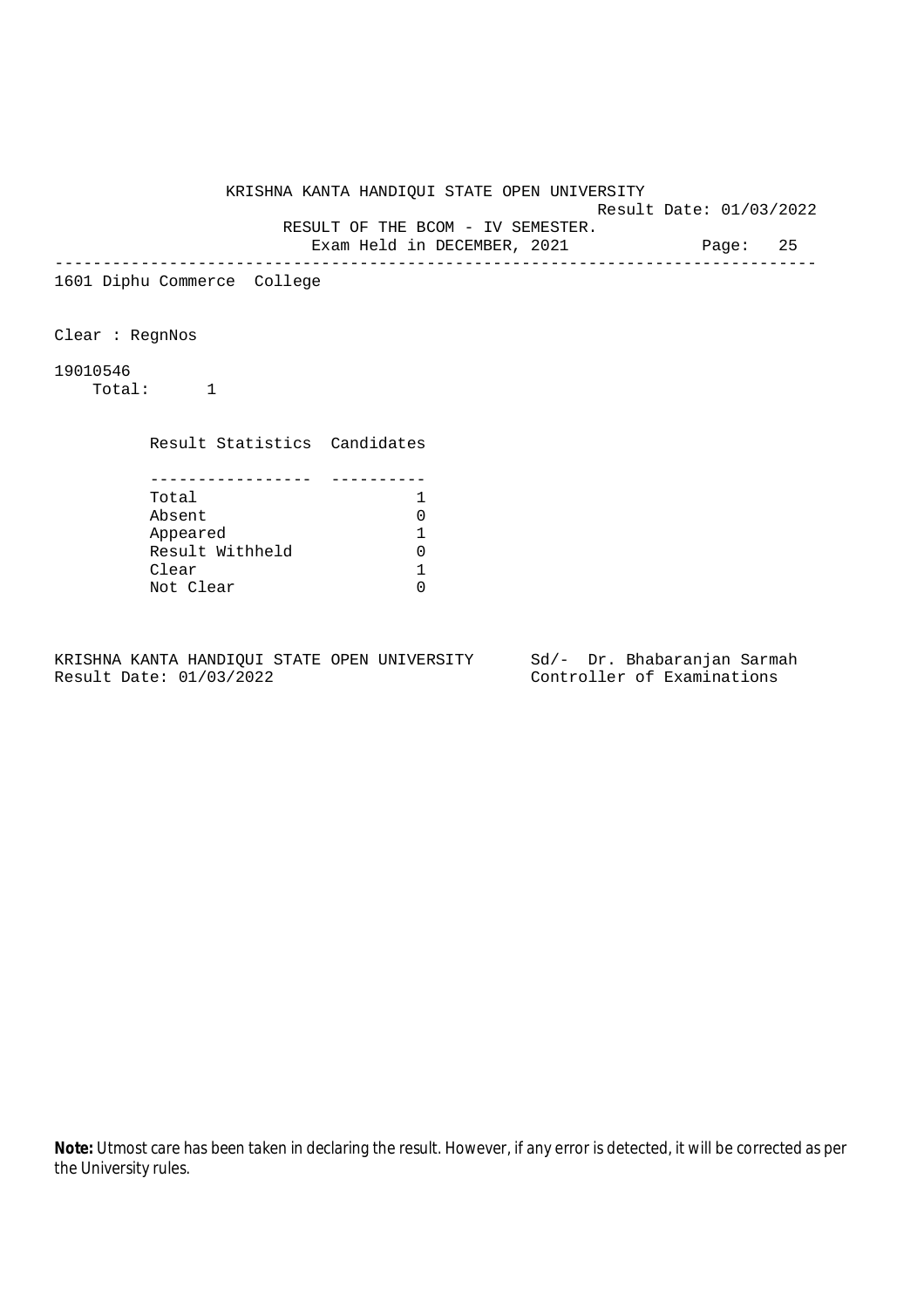Result Date: 01/03/2022

RESULT OF THE BCOM - IV SEMESTER.

Exam Held in DECEMBER, 2021 Page: 26 --------------------------------------------------------------------------------

1902 North Lakhimpur College

Clear : RegnNos

19010548

Total: 1

Result Statistics Candidates

| Total           |  |
|-----------------|--|
| Absent          |  |
| Appeared        |  |
| Result Withheld |  |
| Clear           |  |
| Not Clear       |  |

KRISHNA KANTA HANDIQUI STATE OPEN UNIVERSITY Sd/- Dr. Bhabaranjan Sarmah Result Date: 01/03/2022 Controller of Examinations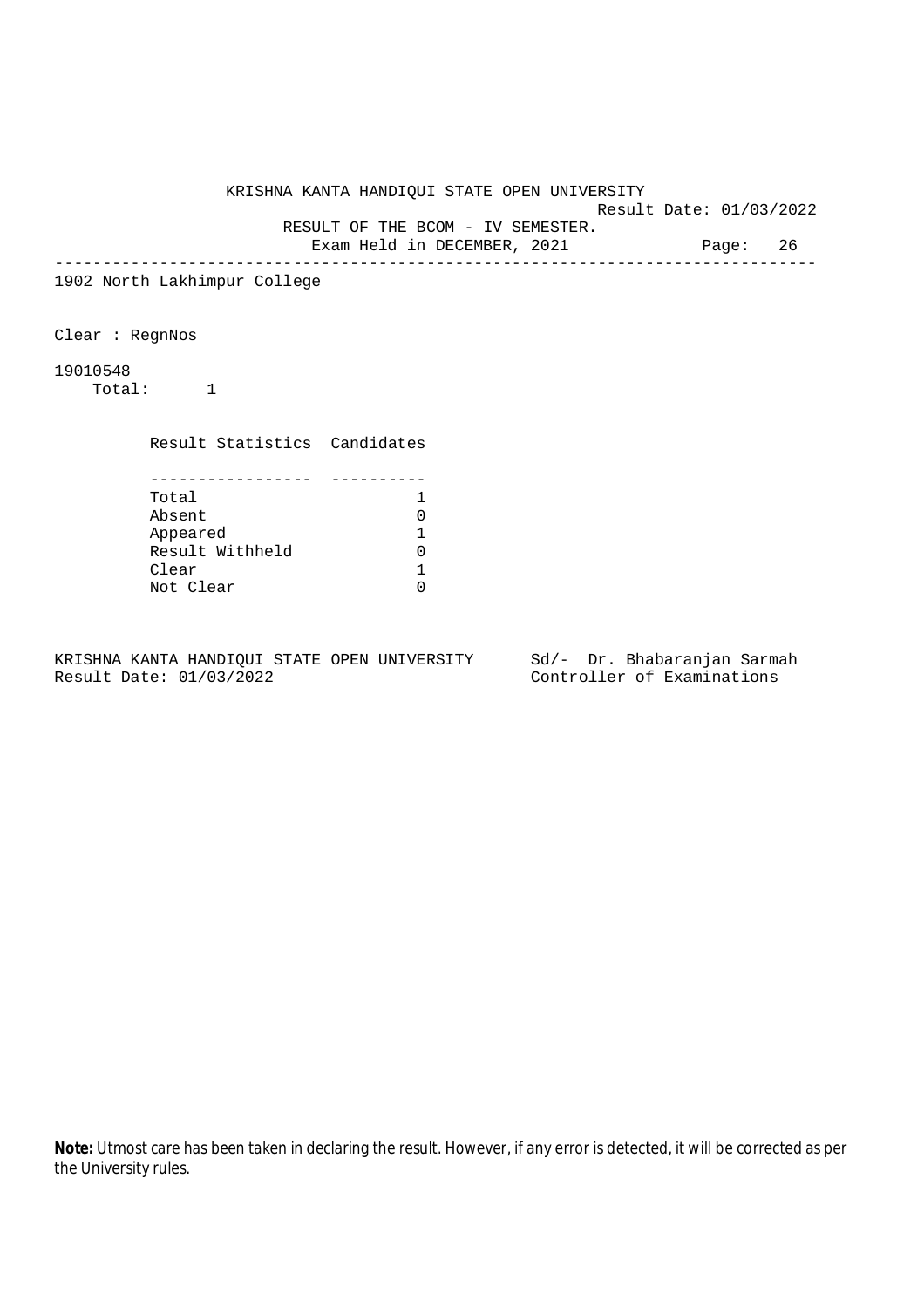Result Date: 01/03/2022

RESULT OF THE BCOM - IV SEMESTER.

Exam Held in DECEMBER, 2021 Page: 27 --------------------------------------------------------------------------------

2001 Morigaon College

Clear : RegnNos

19010553 19010555 Total: 2

Result Statistics Candidates

| Total           |  |
|-----------------|--|
| Absent          |  |
| Appeared        |  |
| Result Withheld |  |
| Clear           |  |
| Not Clear       |  |

KRISHNA KANTA HANDIQUI STATE OPEN UNIVERSITY Sd/- Dr. Bhabaranjan Sarmah Result Date: 01/03/2022 Controller of Examinations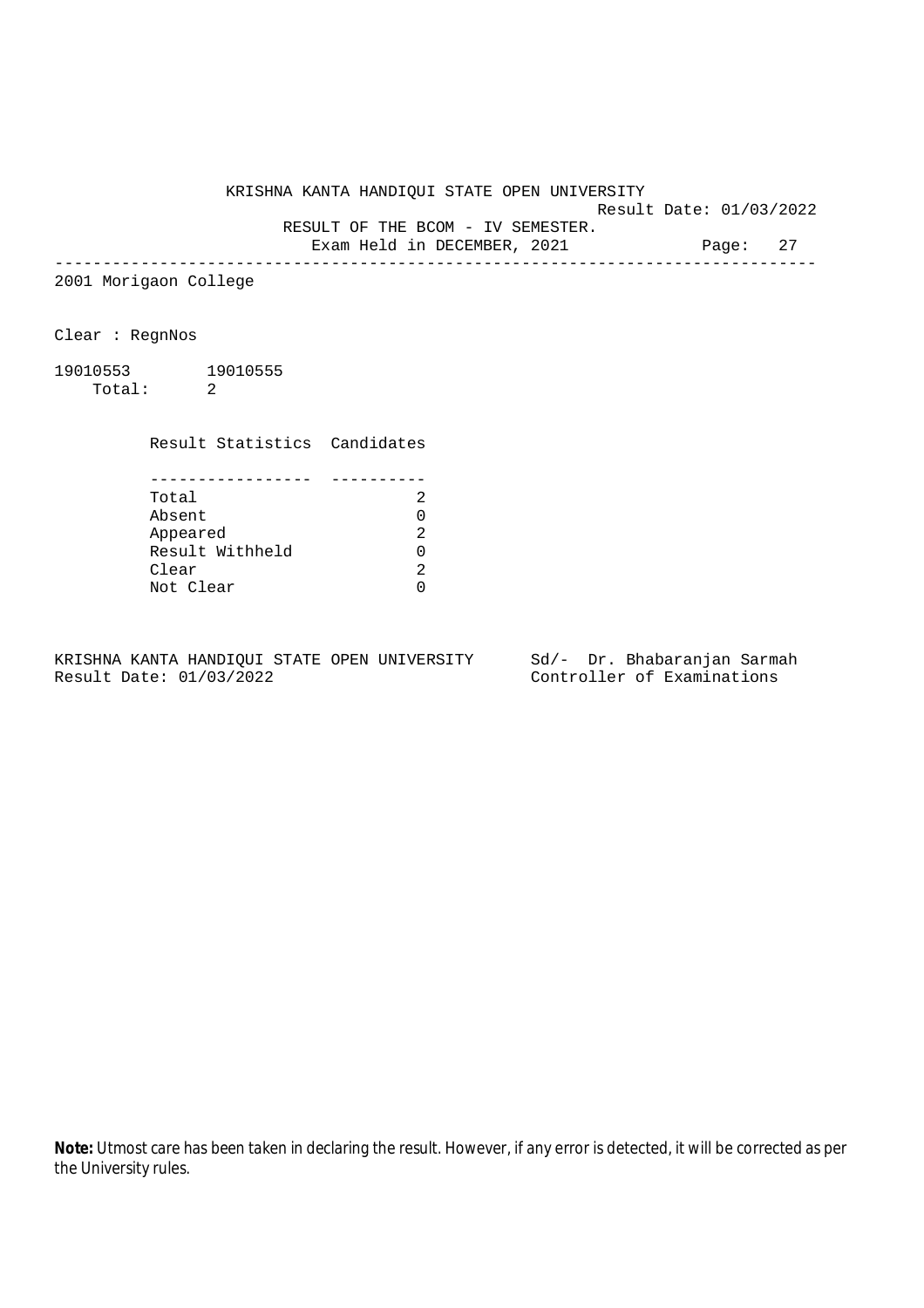Result Date: 01/03/2022

 RESULT OF THE BCOM - IV SEMESTER. Exam Held in DECEMBER, 2021 Page: 28

--------------------------------------------------------------------------------

2102 Nowgong Girls' College

Not Clear : RegnNos

18008531

Total: 1

Result Statistics Candidates

| Total           |  |
|-----------------|--|
| Absent          |  |
| Appeared        |  |
| Result Withheld |  |
| Clear           |  |
| Not Clear       |  |

KRISHNA KANTA HANDIQUI STATE OPEN UNIVERSITY Sd/- Dr. Bhabaranjan Sarmah Result Date: 01/03/2022 Controller of Examinations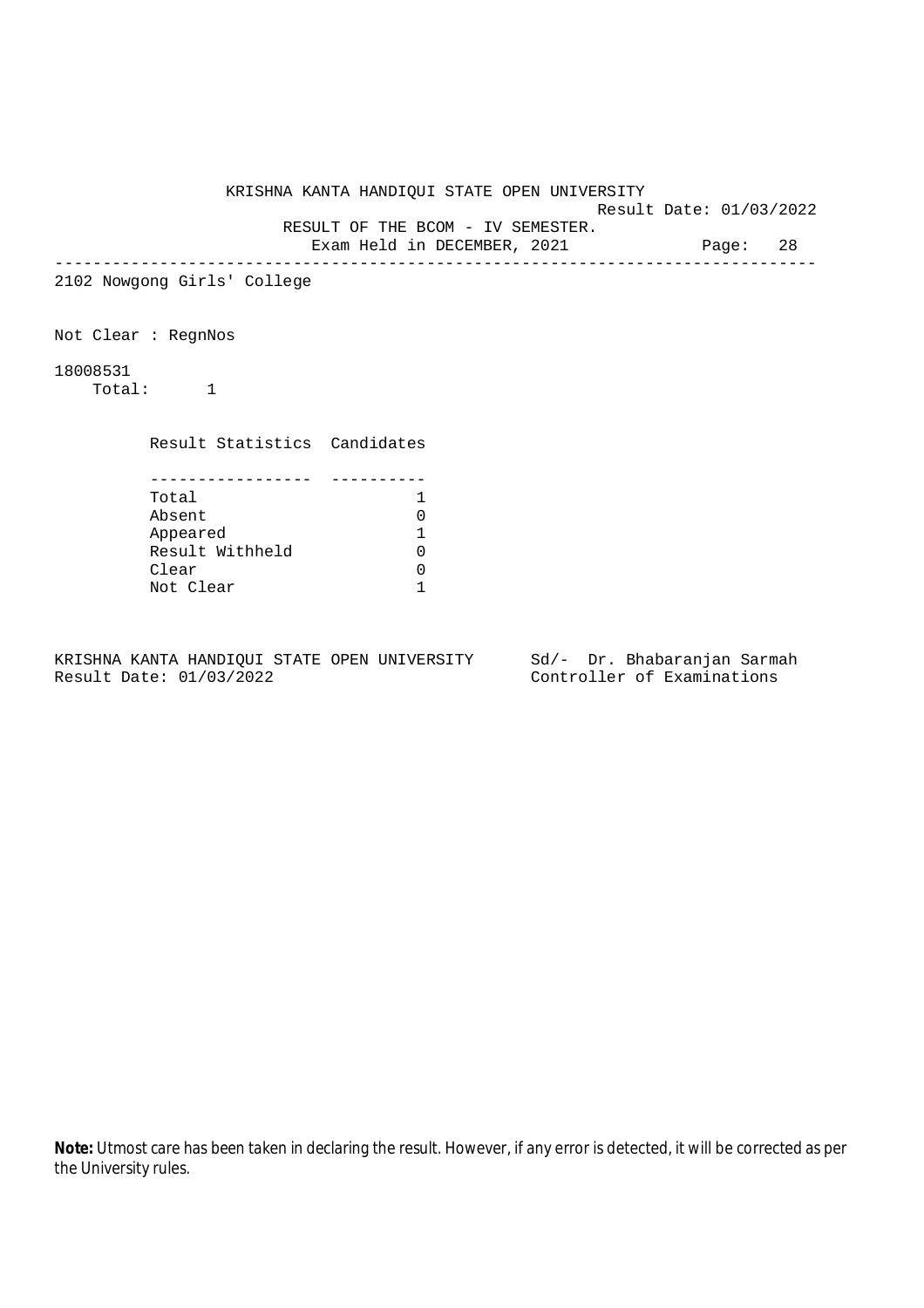Result Date: 01/03/2022

RESULT OF THE BCOM - IV SEMESTER.

Exam Held in DECEMBER, 2021 Page: 29 --------------------------------------------------------------------------------

2106 Lumding College

Clear : RegnNos

19010566 19010567 Total: 2

Result Statistics Candidates

| Total           |  |
|-----------------|--|
| Absent          |  |
| Appeared        |  |
| Result Withheld |  |
| Clear           |  |
| Not Clear       |  |

KRISHNA KANTA HANDIQUI STATE OPEN UNIVERSITY Sd/- Dr. Bhabaranjan Sarmah Result Date: 01/03/2022 Controller of Examinations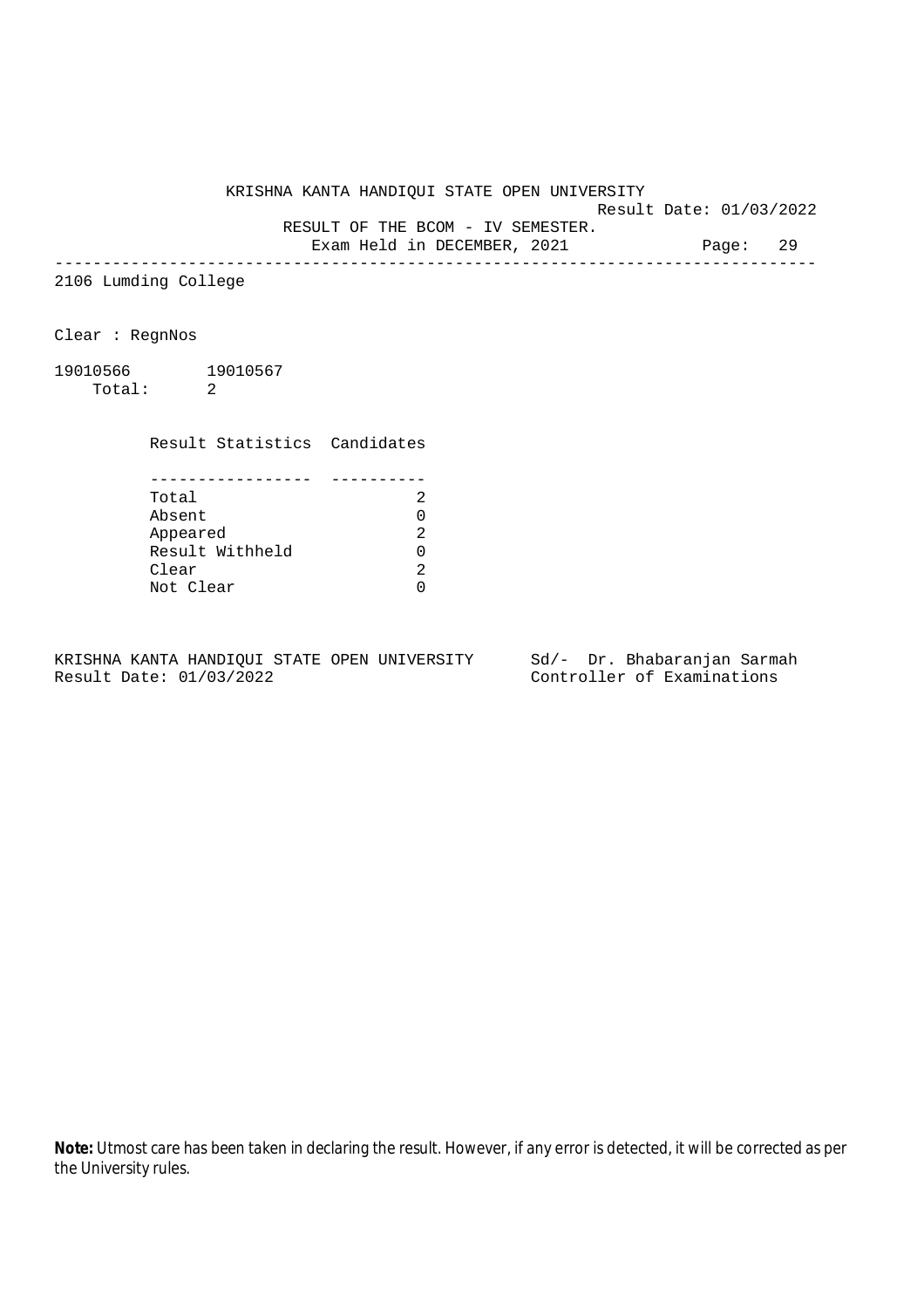Result Date: 01/03/2022

RESULT OF THE BCOM - IV SEMESTER.

Exam Held in DECEMBER, 2021 Page: 30 --------------------------------------------------------------------------------

2201 M. N. C Open College

Clear : RegnNos

19010577 19010579 Total: 2

Result Statistics Candidates

| Total           |  |
|-----------------|--|
| Absent          |  |
| Appeared        |  |
| Result Withheld |  |
| Clear           |  |
| Not Clear       |  |

KRISHNA KANTA HANDIQUI STATE OPEN UNIVERSITY Sd/- Dr. Bhabaranjan Sarmah Result Date: 01/03/2022 Controller of Examinations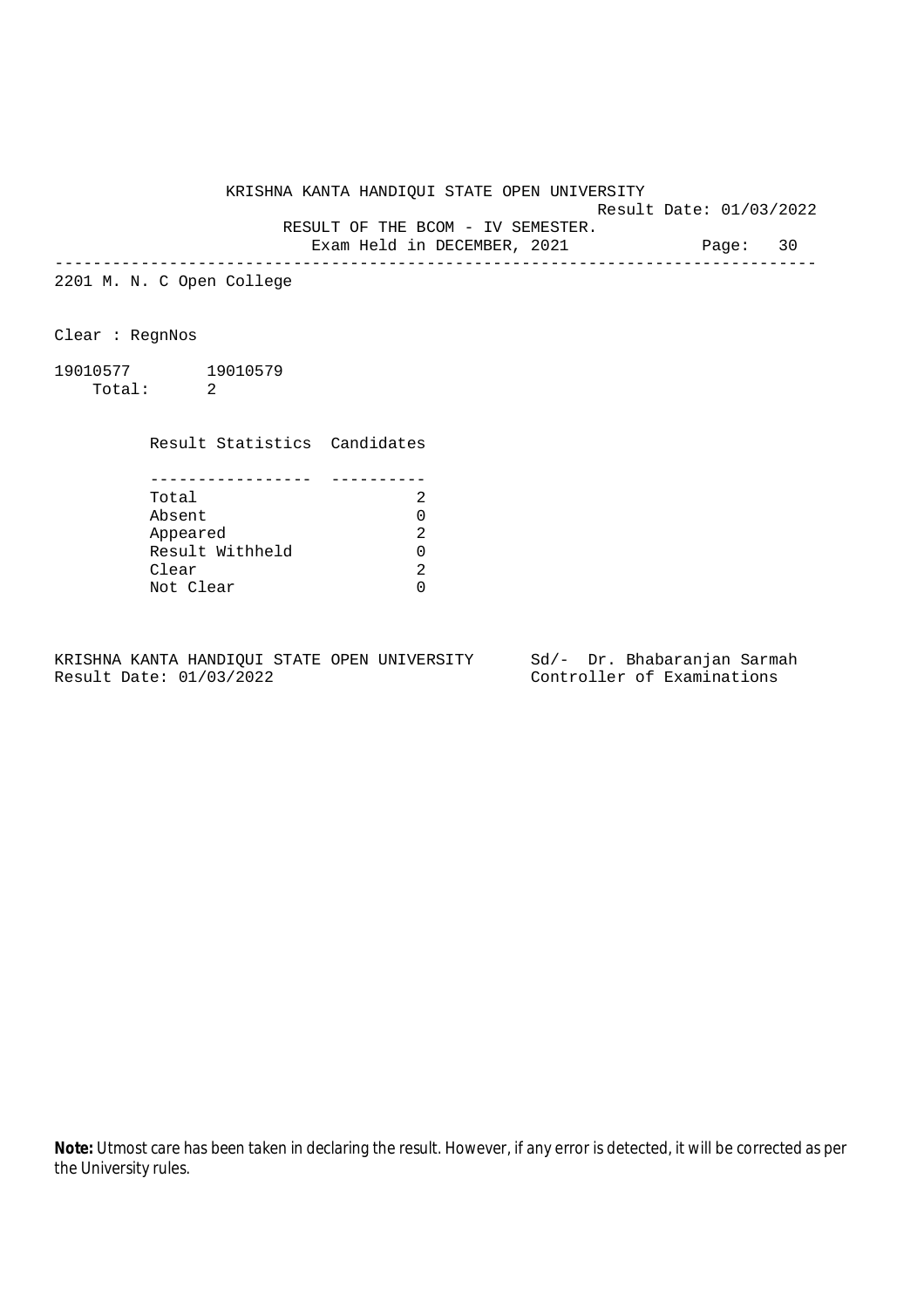Result Date: 01/03/2022

RESULT OF THE BCOM - IV SEMESTER.

Exam Held in DECEMBER, 2021 Page: 31 --------------------------------------------------------------------------------

2204 Nalbari Commerce College

Clear : RegnNos

19010586 19010589 19010592 Total: 3

Result Statistics Candidates

| Total           |  |
|-----------------|--|
| Absent          |  |
| Appeared        |  |
| Result Withheld |  |
| Clear           |  |
| Not Clear       |  |

KRISHNA KANTA HANDIQUI STATE OPEN UNIVERSITY Sd/- Dr. Bhabaranjan Sarmah Result Date: 01/03/2022 Controller of Examinations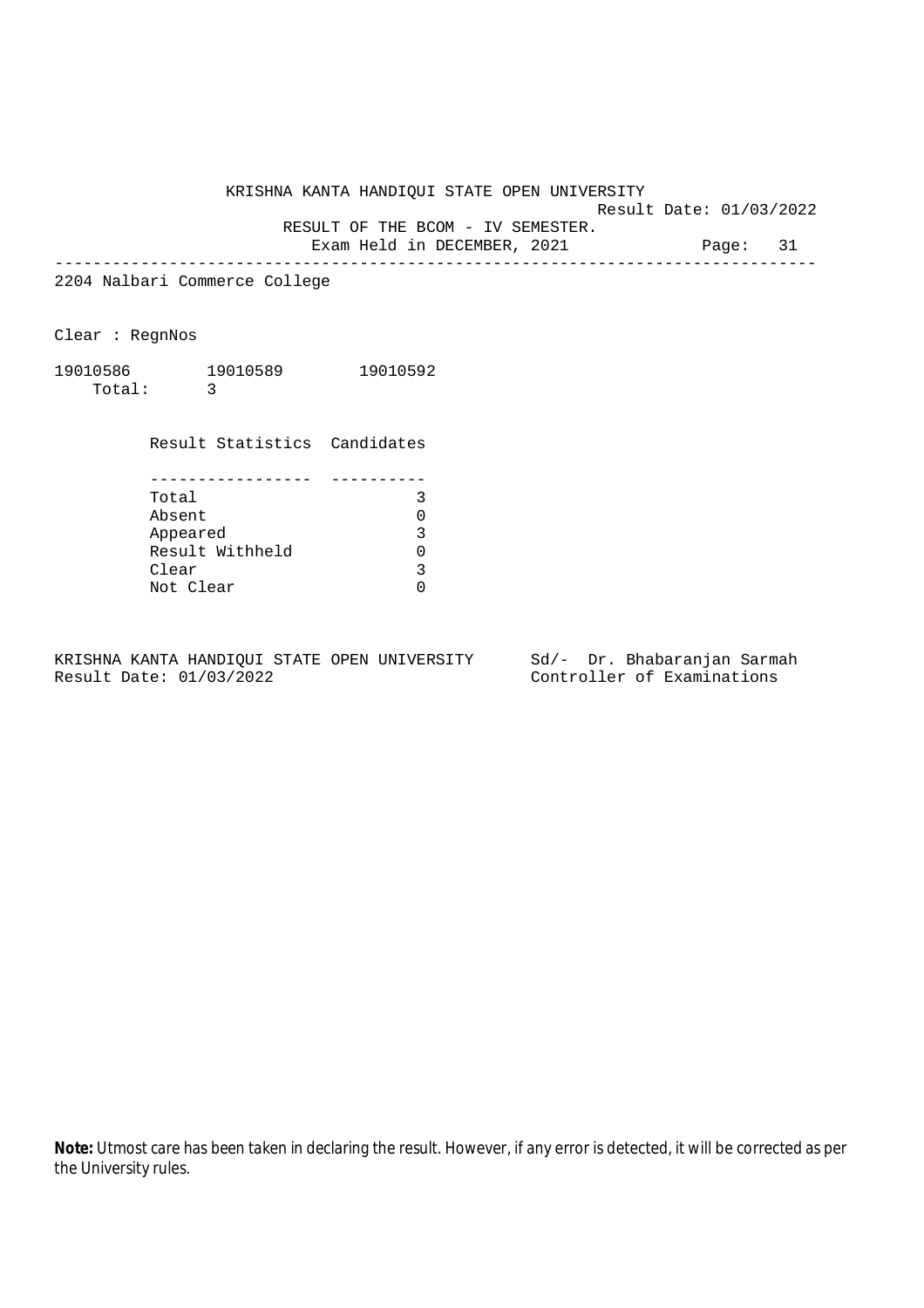Result Date: 01/03/2022

RESULT OF THE BCOM - IV SEMESTER.

Exam Held in DECEMBER, 2021 Page: 32 --------------------------------------------------------------------------------

2303 Haflong Govt. College

Clear : RegnNos

| 19010593 | 19010595 | 19010596 |
|----------|----------|----------|
| Total:   |          |          |

Result Statistics Candidates

| Total           |  |
|-----------------|--|
| Absent          |  |
| Appeared        |  |
| Result Withheld |  |
| Clear           |  |
| Not Clear       |  |

KRISHNA KANTA HANDIQUI STATE OPEN UNIVERSITY Sd/- Dr. Bhabaranjan Sarmah Result Date: 01/03/2022 Controller of Examinations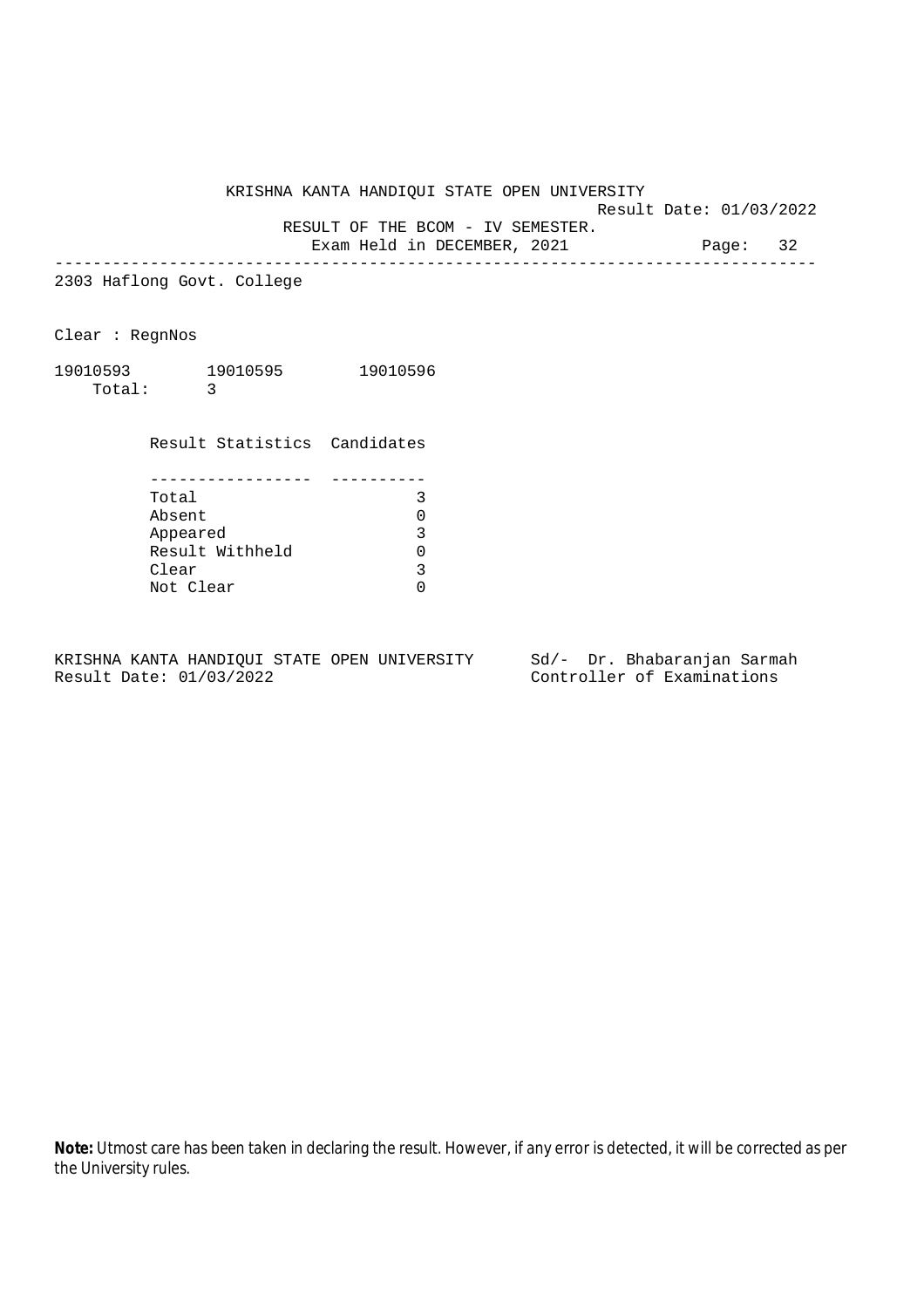Result Date: 01/03/2022

RESULT OF THE BCOM - IV SEMESTER.

Exam Held in DECEMBER, 2021 Page: 33 --------------------------------------------------------------------------------

2418 Sibsagar Commerce College

Clear : RegnNos

19010602

Total: 1

Result Statistics Candidates

| Total           |  |
|-----------------|--|
| Absent          |  |
| Appeared        |  |
| Result Withheld |  |
| Clear           |  |
| Not Clear       |  |

KRISHNA KANTA HANDIQUI STATE OPEN UNIVERSITY Sd/- Dr. Bhabaranjan Sarmah Result Date: 01/03/2022 Controller of Examinations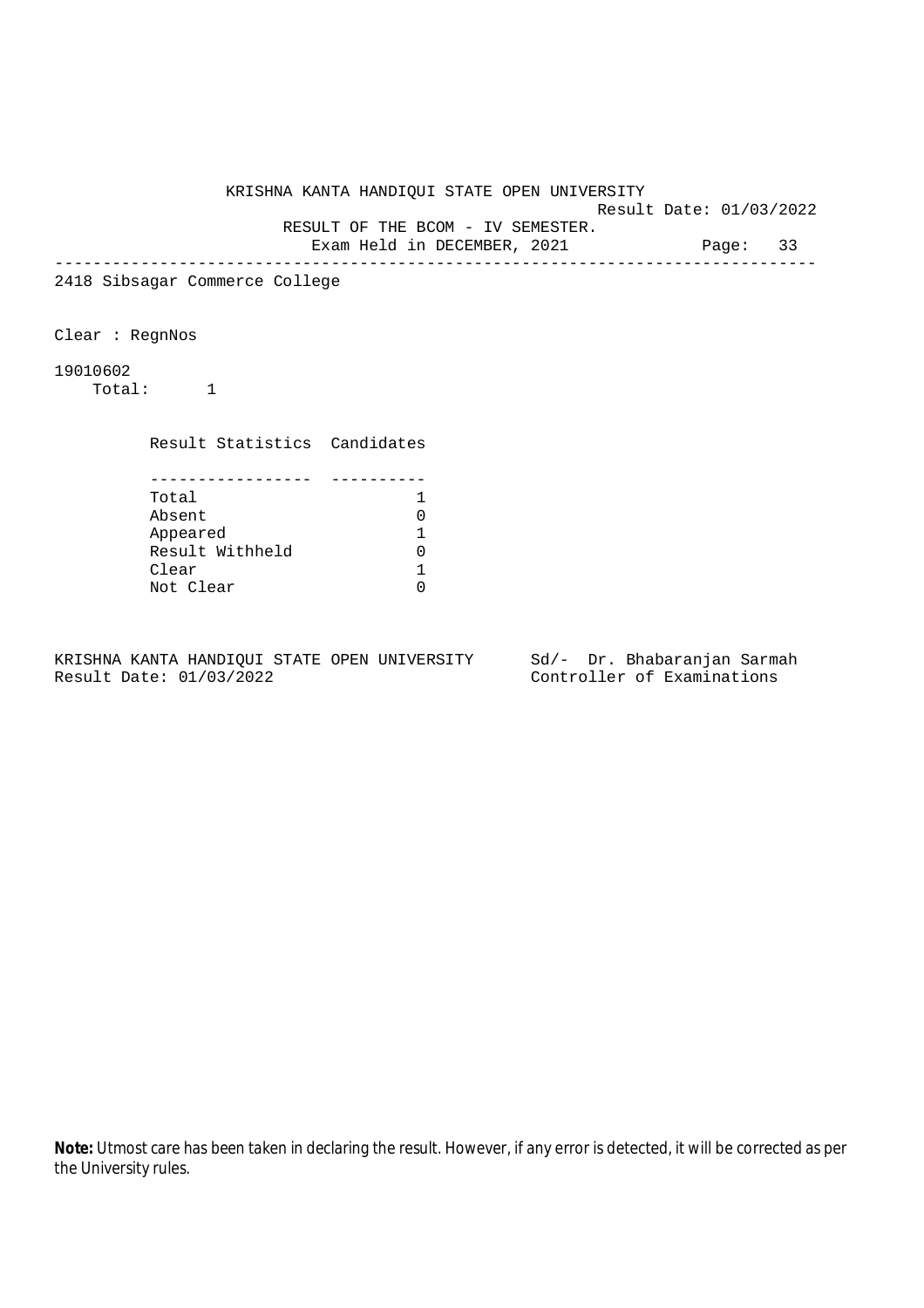Result Date: 01/03/2022 RESULT OF THE BCOM - IV SEMESTER.

Exam Held in DECEMBER, 2021 Page: 34

--------------------------------------------------------------------------------

2501 Tezpur College

Not Clear : RegnNos

19010608

Total: 1

Result Statistics Candidates

| Total           |  |
|-----------------|--|
| Absent          |  |
| Appeared        |  |
| Result Withheld |  |
| Clear           |  |
| Not Clear       |  |

KRISHNA KANTA HANDIQUI STATE OPEN UNIVERSITY Sd/- Dr. Bhabaranjan Sarmah Result Date: 01/03/2022 Controller of Examinations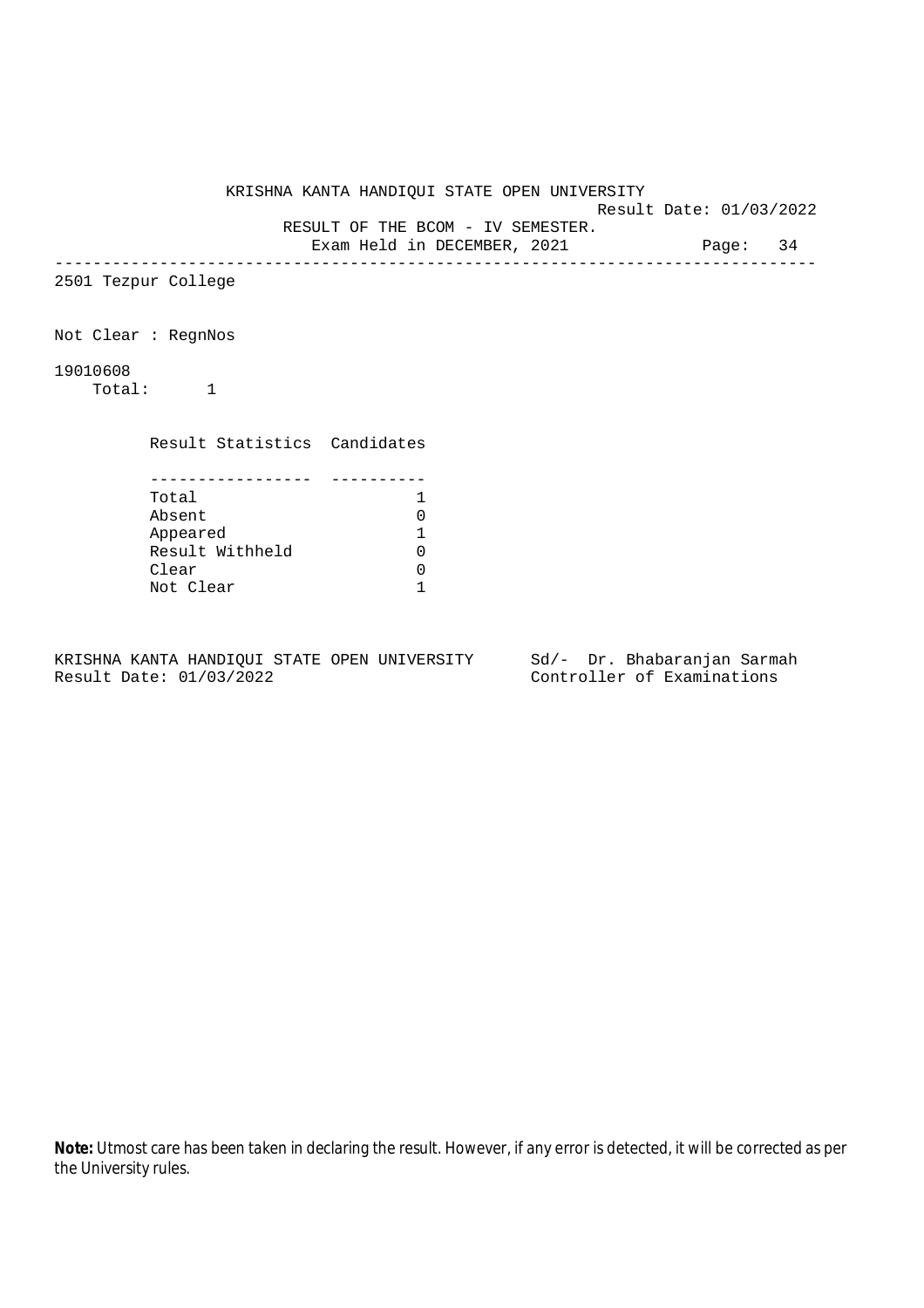Result Date: 01/03/2022

RESULT OF THE BCOM - IV SEMESTER.

Exam Held in DECEMBER, 2021 Page: 35 --------------------------------------------------------------------------------

2503 Biswanath College

Clear : RegnNos

19010609 19010611 Total: 2

Result Statistics Candidates

| Total           |  |
|-----------------|--|
| Absent          |  |
| Appeared        |  |
| Result Withheld |  |
| Clear           |  |
| Not Clear       |  |

KRISHNA KANTA HANDIQUI STATE OPEN UNIVERSITY Sd/- Dr. Bhabaranjan Sarmah Result Date: 01/03/2022 Controller of Examinations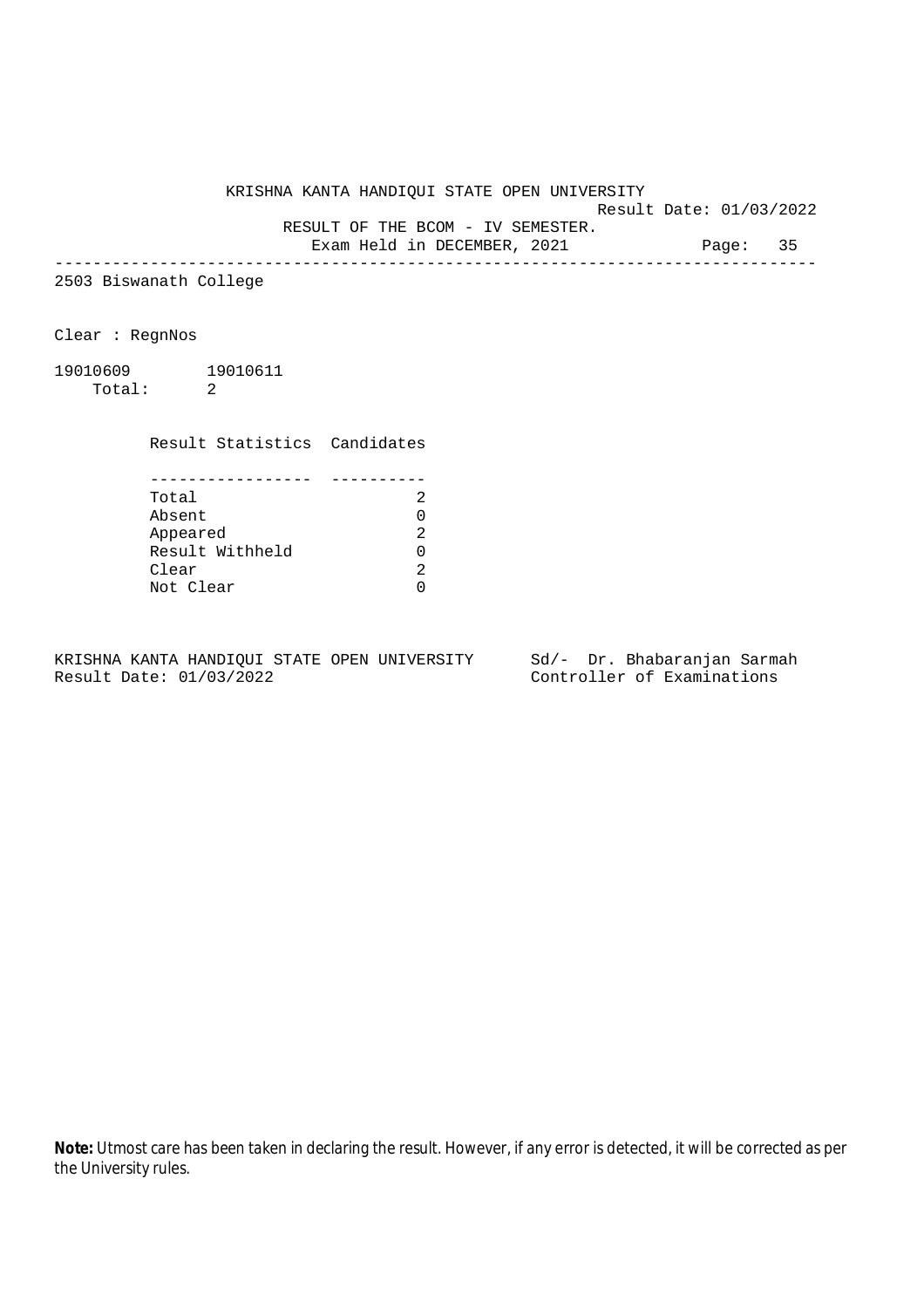Result Date: 01/03/2022

RESULT OF THE BCOM - IV SEMESTER.

Exam Held in DECEMBER, 2021 Page: 36 --------------------------------------------------------------------------------

2505 Chaiduar College, Gohpur

Not Clear : RegnNos

19010613

Total: 1

Result Statistics Candidates

| Total           |  |
|-----------------|--|
| Absent          |  |
| Appeared        |  |
| Result Withheld |  |
| Clear           |  |
| Not Clear       |  |

KRISHNA KANTA HANDIQUI STATE OPEN UNIVERSITY Sd/- Dr. Bhabaranjan Sarmah Result Date: 01/03/2022 Controller of Examinations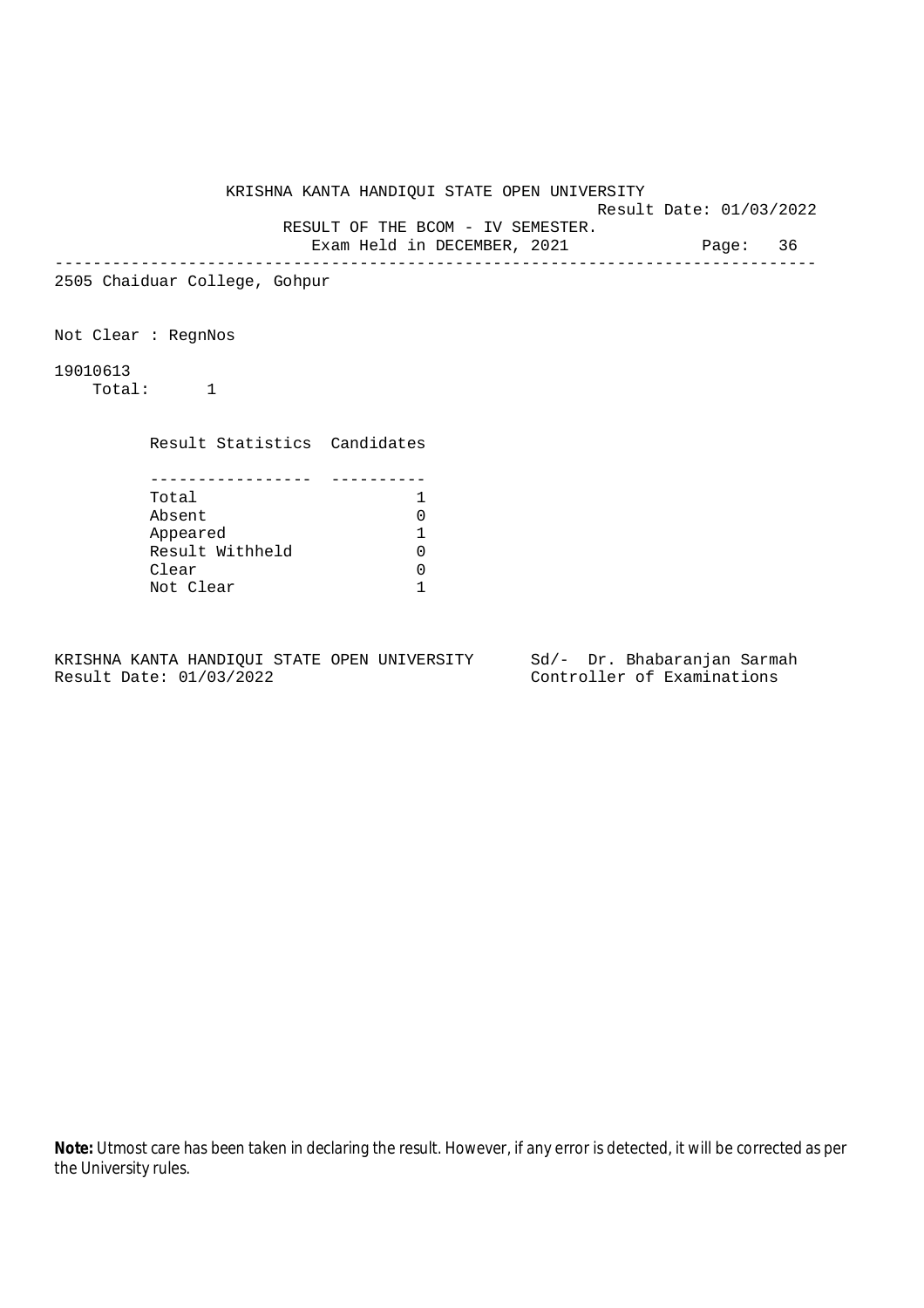Result Date: 01/03/2022

RESULT OF THE BCOM - IV SEMESTER.

Exam Held in DECEMBER, 2021 Page: 37 --------------------------------------------------------------------------------

2601 Tinsukia College

Clear : RegnNos

19010615

Total: 1

Result Statistics Candidates

| Total           |  |
|-----------------|--|
| Absent          |  |
| Appeared        |  |
| Result Withheld |  |
| Clear           |  |
| Not Clear       |  |

KRISHNA KANTA HANDIQUI STATE OPEN UNIVERSITY Sd/- Dr. Bhabaranjan Sarmah Result Date: 01/03/2022 Controller of Examinations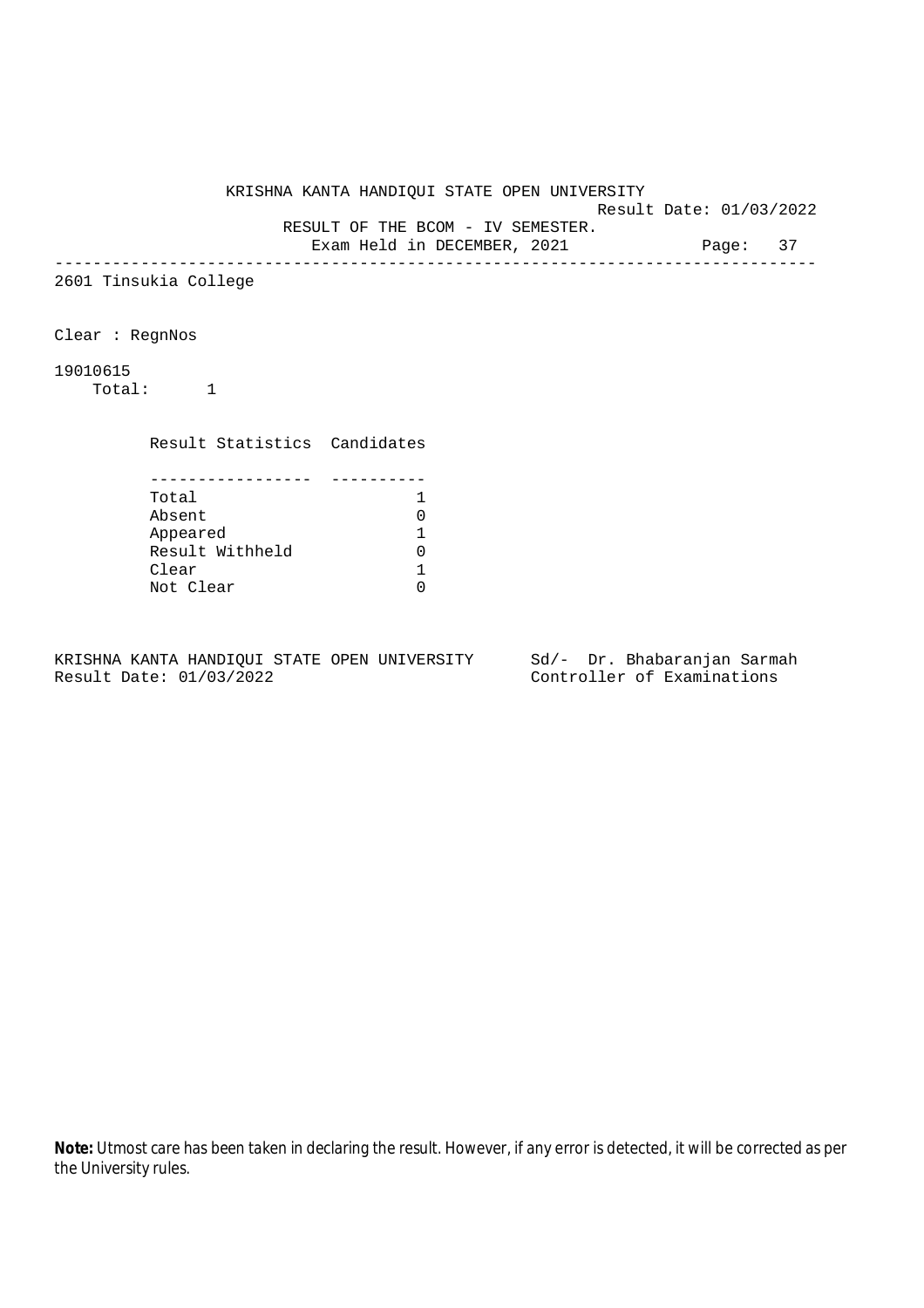Result Date: 01/03/2022

RESULT OF THE BCOM - IV SEMESTER.

Exam Held in DECEMBER, 2021 Page: 38 --------------------------------------------------------------------------------

2602 Tinsukia Commerce College

Clear : RegnNos

19010617 Total: 1

Not Clear: RegnNos

19010618 19010619 Total: 2

Result Statistics Candidates

| Total           |  |
|-----------------|--|
| Absent          |  |
| Appeared        |  |
| Result Withheld |  |
| Clear           |  |
| Not Clear       |  |

KRISHNA KANTA HANDIQUI STATE OPEN UNIVERSITY Sd/- Dr. Bhabaranjan Sarmah Result Date: 01/03/2022 Controller of Examinations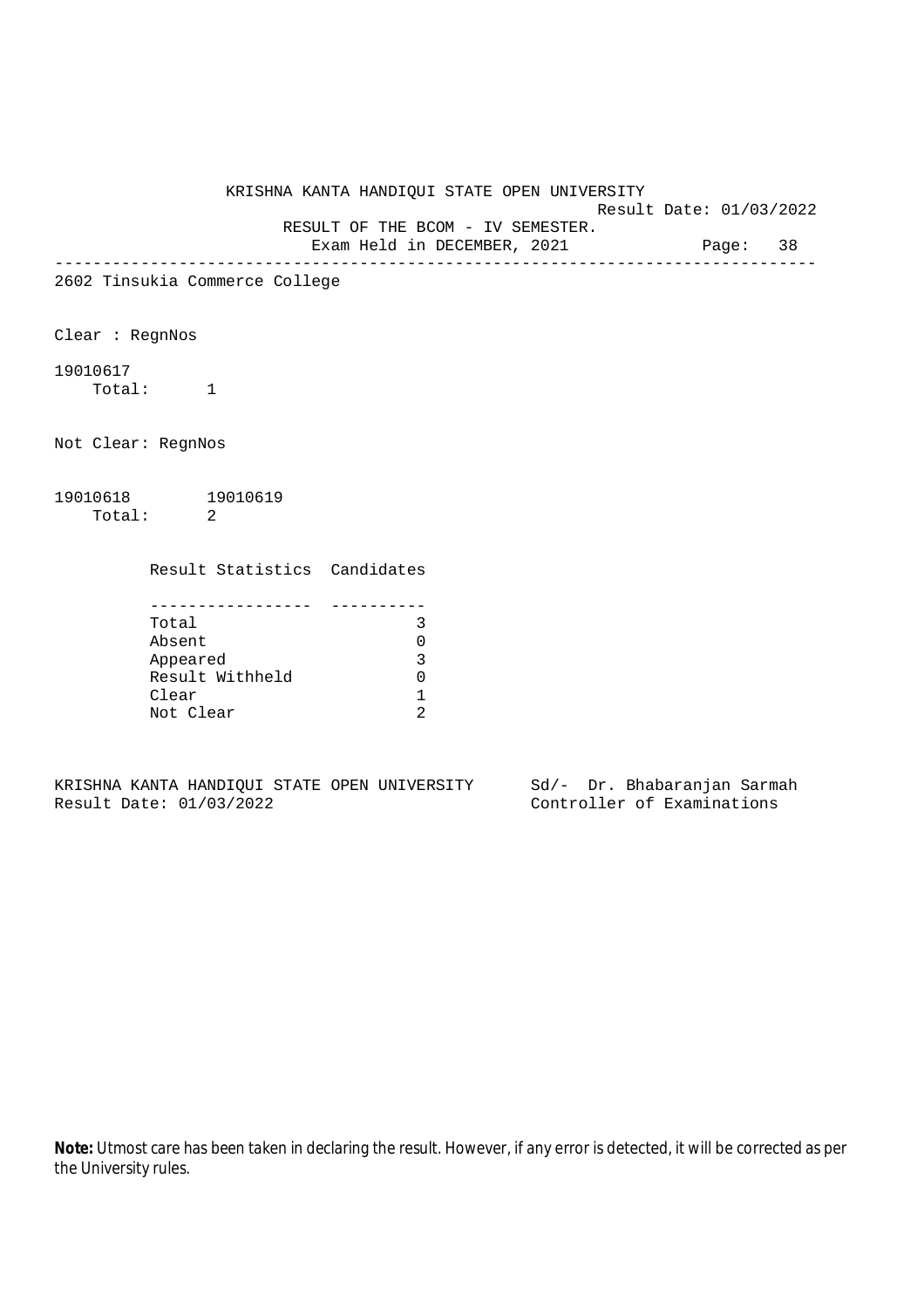Result Date: 01/03/2022

RESULT OF THE BCOM - IV SEMESTER.

Exam Held in DECEMBER, 2021 Page: 39 --------------------------------------------------------------------------------

2603 Margherita College

Clear : RegnNos

19010621 19010622 Total: 2

Result Statistics Candidates

| Total           |  |
|-----------------|--|
| Absent          |  |
| Appeared        |  |
| Result Withheld |  |
| Clear           |  |
| Not Clear       |  |

KRISHNA KANTA HANDIQUI STATE OPEN UNIVERSITY Sd/- Dr. Bhabaranjan Sarmah Result Date: 01/03/2022 Controller of Examinations